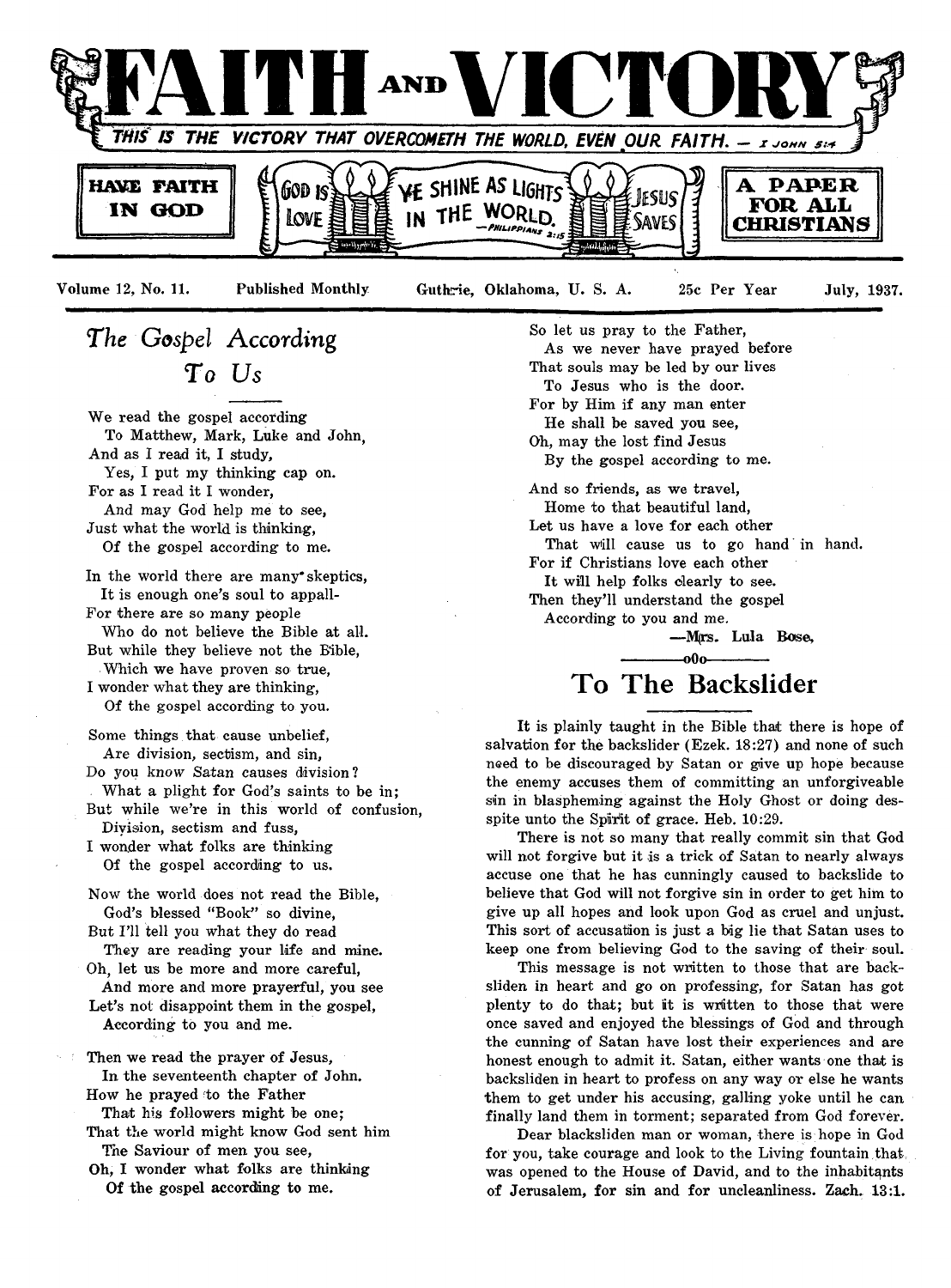If you know that you ought to yield to get saved and live to please God and the Spirit is convicting you. then yield to Him, confessing your sin of backsliding, go to work and make all your wrongs right, accept the blood of Christ as an atonement for your sins and begin to call upon God daily to help you and be your guide through life. Do not expect a lot of feelings, feelings is not salvation, although God often blesses the saved, believing child, We get saved by faith and grace of Christ. In Eph. 2:8, we read, "For by grace are ye saved through faith: and that not of yourselves: it is the Gift of God." Not by any of your works but by the work that Christ has already completed for you when He gave His blood on Calvary's cross for your redemption or for the sin that you had committed. By his blood we are made nigh unto God (Eph. 2:13). When God saw Jesus hanging on the cross who was inhocent of any crime, he became satisfied with this atonement for the sins that we had coommitted and if we will repent in faith toward God and believe or accept the blood of Christ as atoning for sins, then as God has already accepted it (Isaih 53:11). Our accepting the blood will bring us and God together in peace and the scripture will become a reality to us where it states that, "We have peace with God through our Lord Jesus Christ." (Rom. 3:1).

There are too many that are waiting for feelings before they testify that God saves them. There is no place in the Bible where it says that we are saved by feelings. The knowledge of his spirit witnessing to our spirits that we are a child of God and feelings belong to a soul that is already believing as there is all joy and peace in believing. (Rom. 15:13).

In Hebrews the 11th chapter and the sixth verse we read. " But without faith it is impossible to please him: for he that cometh to God must believe that He is, and that he is a rewarder of them that diligently seek Him." You believe that God is, you believe that Jesus was the son of God, that he did no wrong, was an innocent man, that he suffered great shame and cruel mockings, on the cross gave His innocent blood which paid the penalty of sufferings and eternal death which you earned by committing sin and evil. If you believe this, then believe that He rewards you with salvation and begin to act like you belong to Him. If you begin to serve Him, to honor Him as your Saviour and act like it by keeping his commandments then you will soon have joy and peace because you are believing. Mere head belief will get you no where, but heart belief will cause action of humble worship and reverence to God and a bringing forth of the fruits of the Spirit. (Gal. 5:22). In Rom. 10th chapter and 9th verse we read, " That if thou shalt confess with thy mouth the Lord Jesus and shalt believe in thine heart that God has raised Him from the dead, thou shalt be saved. For with the heart man believeth unto righteousness; and with the mouth confession is made unto salvation!"

Dear backsliden Fellowman God loves you still, his arm is out stretched for your home coming. When the Prodigal arose and started to God, the Father met him a long ways down the road and planted a kiss on his brow.

He rejoiced and all the servants (saved children) rejoiced. He said, this my son was lost and is found, he was dead and is alive again. In other words he was saying, my sonhad separated himself from me by committing sin and now he has confessed and repented and come back to me and I have given him eternal life. He is alive again although he was dead in tresspasses and sins. (Luke 15:20).

Dear soul, God has done all that he can for you and he is now waiting for you to come. He gave his only begotten Son. His Son was faithful to declare the truth and to manifest God among men. He received the cruel slander and shameful abuse of sinners. He went into the garden, his soul was heavy, nigh unto death, he prayed in great agony of soul, the blood bursted through his body and sweat became as drops of blood falling to the ground. Cruel sinners took him as though he was a criminal of the deepest dye, they hung him on the cross with two real criminals, they hissed at him, wagged their heads and mocked him there, they thrust a spear into his side, his blood ran out freely from hands, feet and side, it was innocent blood. Sinner friend, cover your soul with this blood and become innocent before God who has already accepted this sacrifice. — Fred Pruitt.

#### $-000-$ THE GOODNESS OF GOD

" Behold therefore the goodness and severity of God: on them which fell, severity: but toward thee, goodness, if thou continue in his goodness: otherwise thou also shall be cut off." Rom. 11:22. We find here the apostle speaking of the falling of the Jews and the coming in of the Gentiles, which was a wonderful day for the Gentiles. Nevertheless, they were not to boast against the Jews, v. 18. We read in John 1:11, "He came unto his own and his own received him not." Truly the Lord has been good to his people, and has always fought their battles, so long as they were obedient to his command.

In looking at the church, in its past ages, one can see how the Lord blessed them so long as they continued in his goodness, or commands, but when they went after the garments and gold wedges of Babylon he at once recognized sin to be in the camp. Josh. 7:11; v. 21. Dear saints, I am sure our God still takes note when there is the wrong garment or wedge in the camp. Jesus said of Jerusalem, "How often would I have gathered thy children together, even as a hen gathereth her chickens under her wings, and ye would not." Matt. 23:37. Dear ones, God does not compel or force any to follow him, or to obey his teachings, but when people refuse to obey, he will let them do those things which are not convenient, who do not like to retain God in their hearts. Rom. 1:28. So we see the Jews refusing Christ, because He did not come as they thought he should, therefore, they were cut off, not because God willed it to be so, but because they rejected the truth. In like manner, many of today are being cut off simply because they want everything to come just the way they have planned that it should be, and because their way is not God's way; they are being cut off, and I, for one am glad to see the day when God's true children can come to Mt. Zion where they can hear from heaven, through the Holy Ghost speaking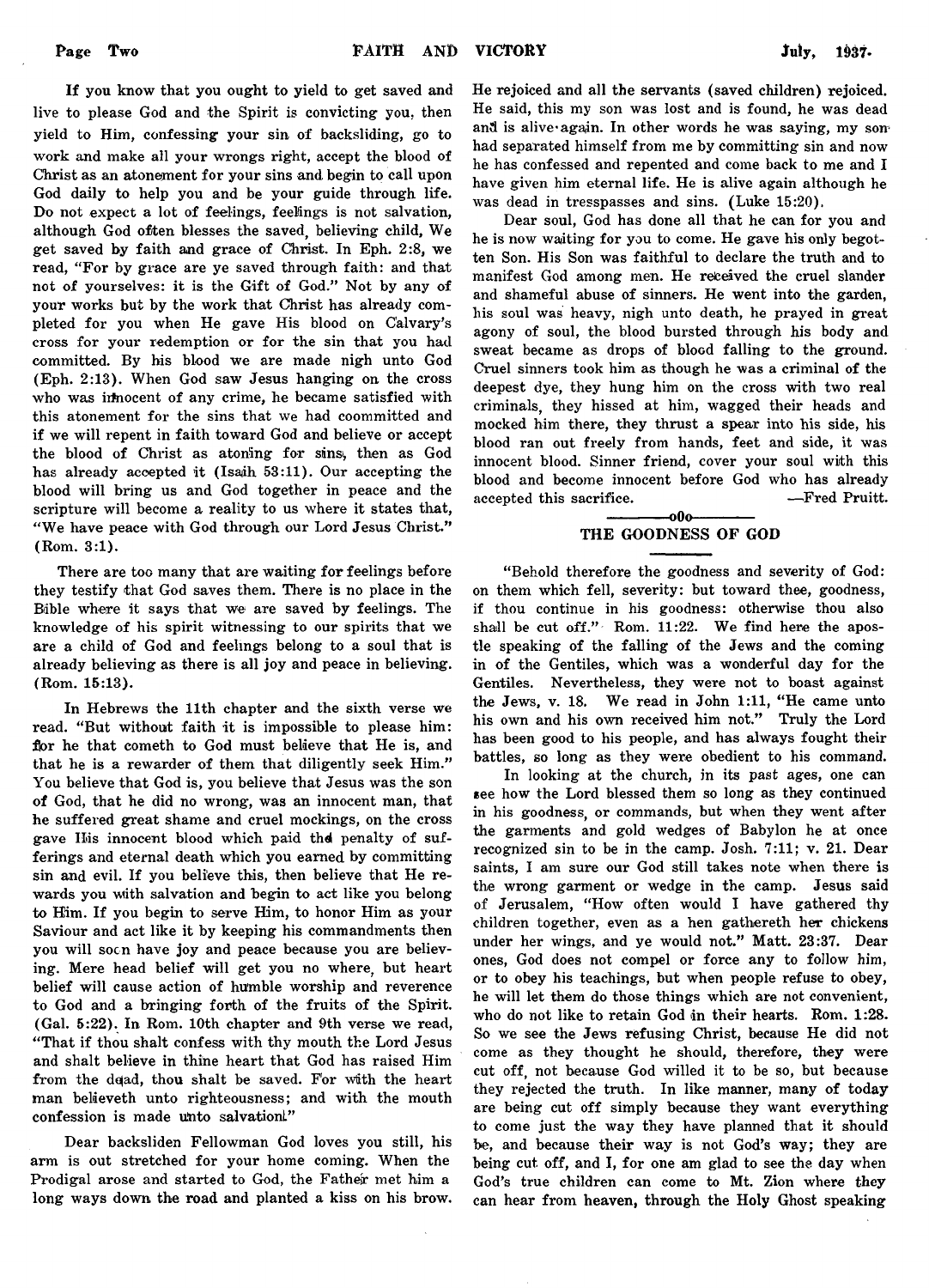through God's humble ministers, who have a Christ, who did live, but died, was buried, and then ressurrected and is alive forever more, glory to God, and at this time is at the right hand of the Father, making intercession for his saints. Oh, the goodness of God, if we continue in his "word."

We hear the apostle saying, "For if the casting away of them be the reconciling of the world, what shall the receiving of them be, but life from the dead?" Rom. 11:15. As we see the goodness and mercy of God, we also see his severity. Surely God will cast us away, if we disobey him, not only in the world to come, at the judgment day, but he will not walk with people who have a proud heart, who refuse to forgive others, who exalt themselves, stirring up contention and refusing to be longsuffering, who preach more of what they think, than they do of the Word of God, and many other things we could mention, which if people do, God will not honor them as his sheep or Saints. While those things are true, I am thanking our God that he has always had a people. Wie hear the prophet saying, " And he shall set up an ensign for the nations, and shall assemble the outcast of Israel." Isa. 11:12. Well, I am truly thankful for the gathering which is taking place now, all over the land. The ensign, which the prophet said would be for the nations, is truly gathering the outcast, and, as they are coming, great power and glory is seen upon them. "For I will restore health unto thee, and I will heal thee of thy wounds, saith the Lord; because they called thee an outcast, saying this is Zion, whom no man seeketh after." Jer. 30:17. Dear ones, truly the healing power of God is being manifested with his true people today. When I say true people, I mean just that; for God still has a called out people, free from compromise or fanaticsm, I have seen both extremes, and I have *failed to* find God's power with either of them. How sad, yet how true, a people who, at one time, knew the blessedness of having the Lord with them, feeling and seeing his power, but today are in a backslidden condition, some gone with the world, others gone beyond reason, holding judgment without mercy; yet I am glad, thank the Lord, if they will humble themselves and repent, the dear Lord will graft them in again.

We hear the prophet saying, "The voice of joy, and the voice of gladness, the voice of the bride groom and the voice of the bride, the voice of them that shall say, Praise the Lord of Hosts, for the Lord is good." Jer. 33:11. Surely it is a shame to be where you cannot hear the voice of gladness. There is a cause, and the cause is the simple reason the voice isn't there any more. It might have been in times past, but, today, it is not. Today they are only in a way that seemeth right, but the end are the ways of death.

Well, dear saints, in the midst of all, God's true children are gathering together. Surely the dear Lord is preparing his Bride for his return. I hear the Psalmist saying, "Praise ye the Lord, for it is good to sing praises unto our God. The Lord doth build up Jerusalem, he gathereth together the outcast of Israel." Ps. 147:1-2. " And they shall call them the holy people, the redeemed of the Lord; and thou shalt be called, sought out, a city not forsaken." Isa. 62:12.

May our God bless and encourage his dear children is my prayer. Your Brother in defense of the gospel of Christ. — T. Z. Lawson. -000--

## "Ye Slaves Of The Weed"

There are fathers and mothers all over the land A chewing and smoking as hard as they can. While the children are scolded and pushed off to bed, All dirty, and ragged, and crying for bread.

Many thousand young men in our land day by day Are puffing cigarettes, and dying away; The filthy old snuff fair ladies will dip, And spoil their great beauty by filling their lip.

A very small babe sitting on mother's knee, Chewing tobacco, a sad sight to see; The boys and the girls just now in their prime Are learning to use it; they'll be sorry sometime.

A father once said with his eyes full of tears, "I cannot quit chewing, I've tried it for years." While the dying young man says he sadly regrets That he ever did learn to smoke cigarettes.

A snuff using mother, oh, what a shame! Shall we call her mother, she's not worthy the name. For her babe is now lying in the cold grave at rest, From the poison of snuff that it nursed from her breast.

O snuffers and puffers, ye slaves of the weed, Is your path clear to heaven, is your hope sure indeed ? Are you snuffing and puffing to the glory of God? Are you traveling the pathway our Saviour once trod?

You'll confess that you're angry, and cross, and all wrong, When you're craving a chew and your plug is all gone. Oh, where does your patience and religion then lie, On a plug of tobacco, or a home in the sky ?

Ye slaves of the weed, heed the words that I say, Lay down your tobacco, no longer delay: For Jesus is calling to you and to me, "I'll save you and cleanse you, and let you go free."

Now you'll surely confess that the story is true, Then how can you continue to smoke, dip, or chew? Quit snuffing and puffing, be wise evermore, And seek for a home on Canaan's bright shore.

— Sel.

The quick rising of pride and self love in the heart caused by flattery is as carnal as the quick rising of anger and hate caused by criticism or insult. The infilling of Holy Ghost fire will purge all such out of the heart.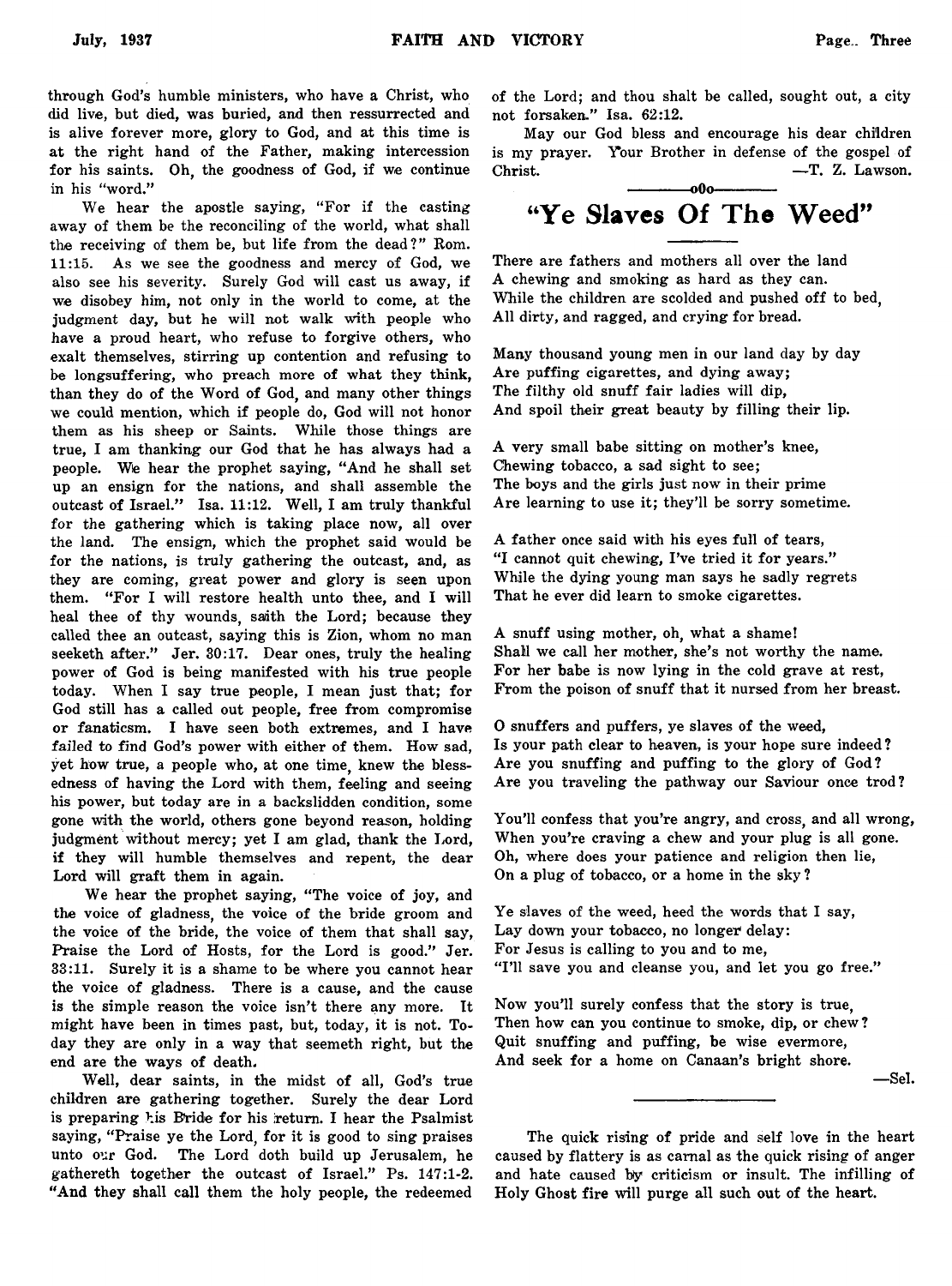## "FAITH AND VICTORY"

16- PAGE HOLINESS MONTHLY

An exclusive, full gospel paper printed and sent out in the name of the Lord Jesus Christ in the interest of all Christians, which body of believers constitutes the one and only true Church of God.

This non-sectarian paper is edited and published each month (except August of each year which is Camp-meeting month, and we omit this month to attend these meetings) by Fred Pruitt, assisted by Mary A. Pruitt, and other consecrated workers at FAITH PUBljISHING HOUSE. 920 W. Mansur Ave., Guthrie, Oklahoma.

Entered as second-class matter June 10, 1930 at the Postoffice at Guthrie, Oklahoma under the act of March, 3, 1879.) — SUBSCRIPTION PRICES—

This publication teaches salvation from all sin, sanctification for believers, unity and oneness for which Jesus prayed as recorded in John 17:21 and manifested by the apostles and believers after Pentecost. By God's grace we teach, preach and practice the gospel of the Lord Jesus Christ, the same gospel which Peter, John and Paul preached, taught and practiced, including the Divine healing of the body. James 5:14, 15.

Its Motto: Have faith in God. Its Object: The glory of God and the salvation of men; the promulgation and restoration of the whole truth to the people in this "evening time" as it was in the morning Church of the first century; the unification of all true believers in one body by the leve of God. Its Standard: Separation from the world and entire devotion to he service and will of God. Its Characteristics: No discipline but the bible; no bond of union but the love of God; no test of fellowship but the indwelling Spirit of Christ; and separation from all human organizations that are not authorized in the Word of God.

Through the Free Literature Fund, thousands of gospel tracts are published and sent out free of charge as the Lord supplies.  $.0$ o-operation of our  $.2$ eaders is solicited, and will be appreciated in any way the Bible and the Holy Spirit teaches you to do or stirs your heart. " Freely ye have received, Freely give." Read Exodus 25:2; 1 Chron. 29:9; 2 Cbr. 9:7, and Luke 6:38.

Free-will offerings sent in to the work will be thankfully received as from the Lord and used in the furtherance of the gospel work as God directs unless otherwise specified. All personal checks and Post Office Money Orders should be made payable to Fred Pruitt or to FAITH PUBLISHING HOUSE.

> " Work on, work on, nor doubt, nor fear. From age to age this voice shall cheer:— Whate're may die or be forgot, Work done for God, it dieth NOT." FAITH PUBLISHING HOUSE

920 W. Mansur Ave., Guthrie, Oklahoma Phone No. 1523-J. U.S. A.

#### EDITORIALS

The Lord continues to bless in the Prison work of getting gospel literature into these dark places. We are hearing from some of the Prisoners and they are asking for more tracts. Last week we sent out sixty packages of tracts and will be sending more out soon. Some have been sending in offerings for the "Prison Fund" and we are thankful to God for these consecrated ones. More funds is needed to keep the good work up. A few souls saved that way or snatched from the burning are good deeds done that wall go on record in God's book. When you send offerings make mention that it is for the "Prison Fund" and we will list it that way so it will be used in sending the tracts. It •is a great work and very much neglected. Every soul is precious in God's sight.

$$
0\hspace{-0.08cm}-\hspace{-0.08cm}0\hspace{-0.08cm}-\hspace{-0.08cm}0\hspace{-0.08cm}-\hspace{-0.08cm}0\hspace{-0.08cm}-\hspace{-0.08cm}0
$$

For a number of years we have not printed and sent out a Faith and Victory paper in August as this month is generally a very, very warm month and the Camp meetings are in progress and the workers need a time of refreshing in camp-meetings and a little relax from the continued indoor work. There will be no Faith and Victory paper printed for August this year; but we will print the Sunday school lessons and send to all that have subscribed for rolls. If those who have not subscribed for Sunday school rolls wants the lessons, just write and let us know and we shall be glad to send them to you for August.

#### $0 - 0 - 0 - 0 - 0$

In this issue of Faith and Victory we have an article on "Divine Healing" and also some good testimonies of how God heals his trusting and believing children today. We believe, practice and preach, "Jesus Christ, the same yesterday, today, and forever." Hebrews 2:8. Some teachers say, "that the days of miracles are past." Such is only true with unbelievers for the scriptures say, "All things are possible to him that believeth." Mark 9:23.

The Lord has been doing a great deal of healing during the past year, not only of those that have had requests for healing in the paper, and to those to whom anointed handkerchiefs have been sent but also much healing has been done in our own congregation here at Guthrie. We are very thankful and grateful to God for his kindness and mercy shown to his trusting, believing children.

I received an article one time from another state and he wrote at length on Divine healing and telling what the Lord used to do and said that the ministry had lost their power and that there were no miracles and but very little healing done any more. We could not put such an article in the paper because God was healing among us and some times doing miracles. I wrote and told him that it might be so with him among those he knew but it was not true here in Oklahoma for God was still the same to those that really believed and was walking in the truth of his word, that God was, at this present time healing and performing mircles. Satan would like to discourage souls with such teaching as that. It is all right for one to testify that way themselves but I object in them testifying that way for those who are getting healing from God and are possessors of real living falith in a risen Christ that has all power, both in heaven and earth. Matt. 28:18.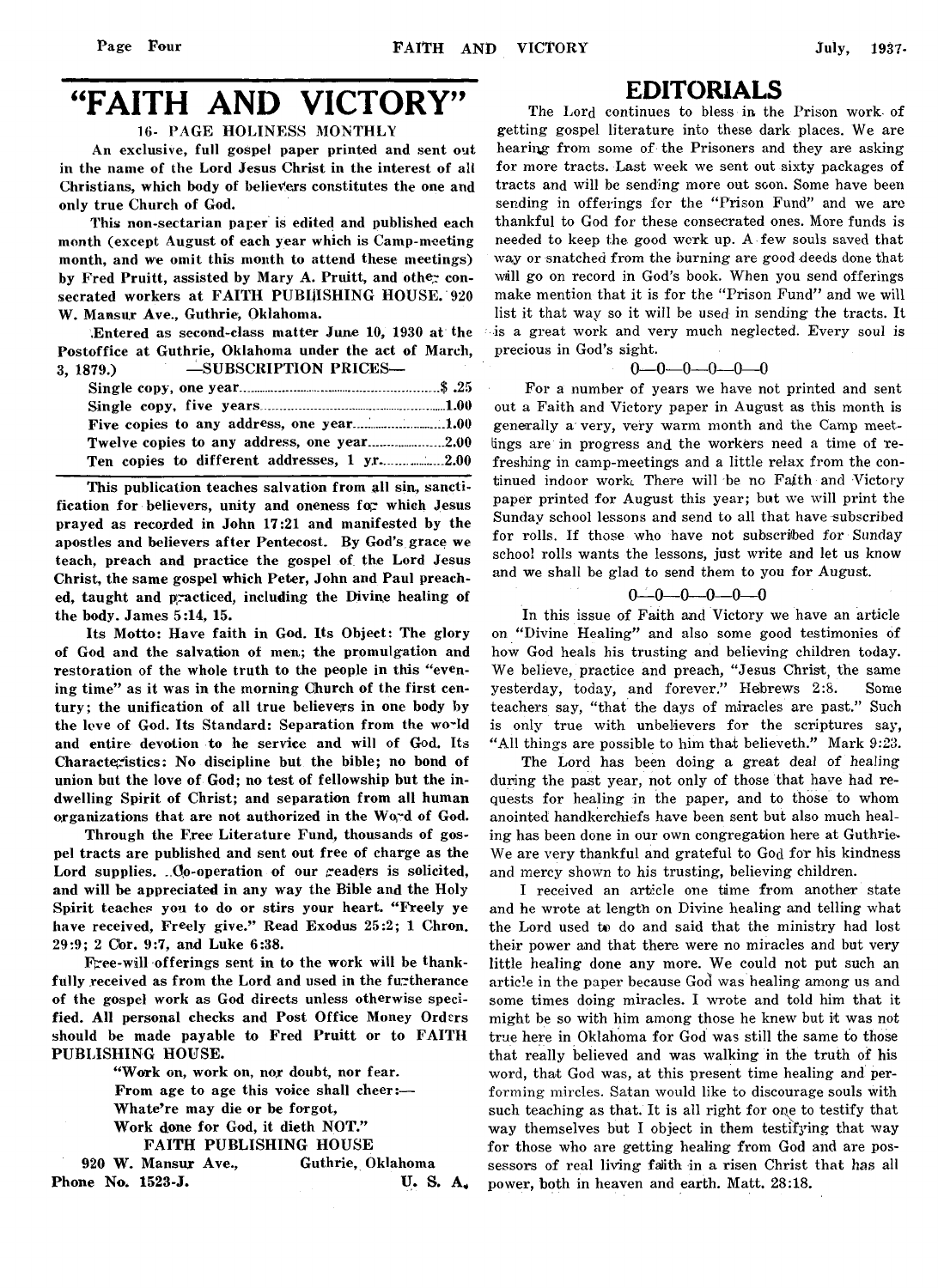God has always healed his believing children even from the earliest record of time. He told the Hebrew children that, "I am the Lord that healeth thee." Exod. 15:26 When God brought the children of Jacob out of Egypt, there was not a feeble person in their tribes. Psalms 105:37. He healed Hezekiah who was sick unto death and added fifteen years to his life. Isaiah 38:1. He healed Naaman the Leper when he obeyed the voice of God speaking through Elisha. II Kings 5:14. He would have healed King Asa if he would have believed and trusted Him but the scripture says, " He sought not the Lord, but to' the Physicians and Asa died." II Chron. 16:12. In Psalms 103, we hear the inspired word of God saying, "Bless the Lord, 0 my soul, and forget not all his benefits: who forgvieth all. thine iniquities; who healeth all thy diseases."

All of the gospels tell about the mighty healings that Jesus did and he comissioned the disciples to go and heal and to cast out devils. After his resurrection and ascension the disciples went right on with preaching the gospel and healing the sick and doing miracles insomuch that the dead were raised. Dear brethren and sisters, Jesus Christ is the same today. Let us be not faithless but believing children.

#### $0 - 0 - 0 - 0 - 0 - 0$

Some have been writing to us wanting to get subscribers for the Faith and Victory paper as they feel that it should be in every home and we are allowing them a commission of 25 percent on the dollar. We are going to make this proposition to all of our readers as we are anxious to get the gospel by the printed page into every home possible for we know that it often means the salvation of souls. Every reader ought to get some subscribers for this paper. We will give you 25 cents on the dollar. If you get four subscribers for one dollar you keep 25 cents and send us 75 cents for the four *subscribers* and we will list the names and send them the paper

We will be looking to hear from you with a good bunch of subscribers for the paper. If you want blanks and sample copies of the paper to use in getting subscribers, .just let us know and we will gladly send you a supply. Let each of us do all we can for souls while the LORD keeps life in this mortal body. Remember, God keeps a record of all our deeds whether they be good or bad. Jesus went about doing good. Some folks just merely go about. Our time belongs to the Lord, are we letting Him have it? Getting subscribers for the paper and talking to souls on salvation is surely a good deed wherein one will be blessed of God. If you want some tracts to use in your work we will send them to you. The Lord will soon come and no man can work. Let us hear from you soon.

#### $0 - 0 - 0 - 0 - 0$

The Ministers meeting will soon be in session here at Guthrie and we are looking for many ministers and workers to gather. As I am expecting to leave here shortly after the ministers meeting to be in Ministerial work in other states we are putting this paper out a little earlier than usual. As we put no paper out in August it will give me a chance to be in several Camp-meetings. I expect to be in La., Ohio and Ind. if the Lord keeps leading the way.

I may not get back to the office for two months. Wife and the other wo&xers will keep the printing going and the tracts and papers going while I am away.

 $\sim 1.5$  s

Those of the readers who want to write to me personally during July can address me at Hammond, La. Box 370 as I expect to be in La. during July and then go to Ithaca, Ohio to the camp-meeting there. Please do not forget wife and the workers at the office as they will need encouragement from heaven and through your writing and by your prayers. The work is the Lords and is mostly kept going by offerings from consecrated servants of the Lord.

Remember us to your Father and my Father when you pray. The relationship of saints are closer and more dear than fleshly kin.

#### \*\*\*\*\*\*\*\*\*\*

#### ALL DAY MEETING

The saints at Anthony, Kans. *will* have an all day meeting on the 4th of July with dinner on the grounds. All saints are invited to come and be with us on that day. ..

— O&tus Wjnjson,........... ...Pastor,

#### ---------------O--------------- MEETING NOTICE

There will be a camp-meeting of the Church of God held at Ithaca, Ohio from Aug. the 6th until Aug. 15th inclusive. We send special invitation to all saints in Mich., Pa., Ind., and Ohio. If you have any provisions or means for this meeting, please send it to the writer. There will be able ministers at this meeting to preach the word. Fanatic and compromising preachers are invited to listen.

We are expecting Bro. Strech of Neosho, Mo., Sister Katherine Watson-Key of Hammond, La. and Fred Pruitt of Guthrie, Okla. to be present in this meeting, also other ministers to preach the word. Ithaca is located about 25 miles N. east of Richmond, Ind. and 25 miles N.W.of Dayton, Ohio. Those driving from east or west take U. S. High-way No. 40 to Louisburg, Ohio, then turn north on High-way 503, seven miles and you will find camp ground in school yard. Those coming by train, come to Arcanum, Ohio which is on the Big Four and New York Central lines. Ithaca is four miles south of Arcanum.

Please bring bedding as the meeting will be run on Free-will offering plan. For further information write to Cleo Murray, R. 3, Arcanum, Ohio.

The annual camp meeting of the Church of God at Shawnee, Okla, will be held at 207 S. McKinley street from July 23 to August 1st. Shawnee is located on the Rock Island and Santa Fe railroads also highways 270 and 18 and bus lines from all directons.

The church here will do all they can to make you welcome and comfortable. It will be well for you to bring your pillows and straw ticks and tent if you have it.

This meeting will be run on the free will offering plal as heretofore. Come praying for a good meeting. We will gladly answer your letters of inquiry.

O. B. Wilson 726 N. Union, Shawnee Okla.

Phone 2408-W.

or A. A. Me Glassen 210 S. McKinley, Shawnee, Okla.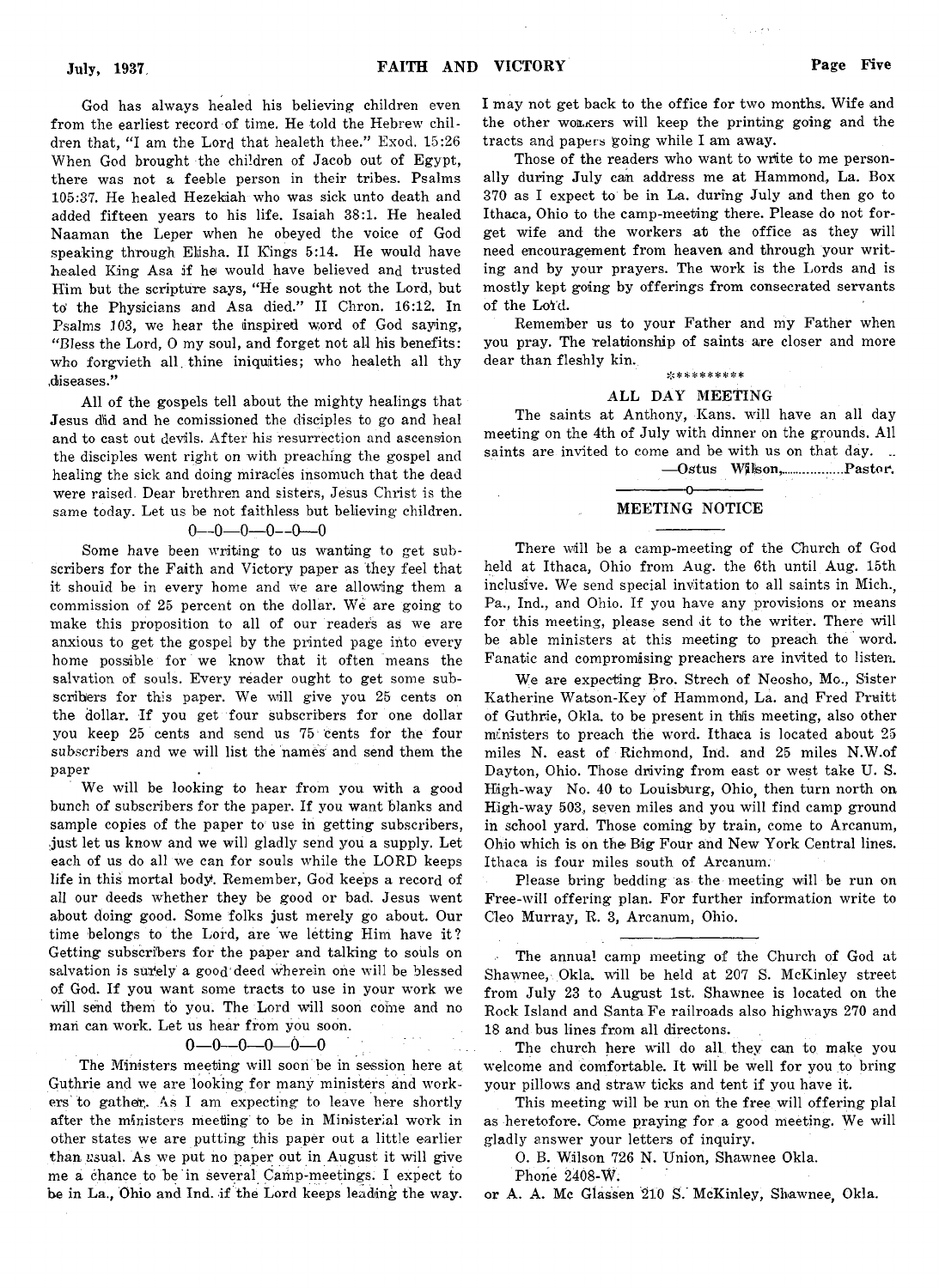The Camp meeting of the Church of God, at Newcastle, Ind., will be held August 19-29 inclusive. All those coming, please come prepared to care for yourselves as much as possible; those having tents and straw ticks should bring them. Straw will be furnished. Nevertheless, let no one stay away, because of not being able to care for themselves, as provision will be made for all.

The meeting will be run on the free-will offering plan, and we are sure God will supply every need. Able ministers will be here to preach the Word of God, clear and plain, free from all compromise and fanaticism. Only such ministers will preach, who are in harmony with the Church.  $-$ T. Z. Lawson (Pastor).

#### BRUSH ARBOR MEETING

The saints will have a revival meeting at Reform, Ala. The meeting will begin on July 23rd and continue until August 1st, inclusive. Bro. L. L. Jackson of Okmulgee, Okla. has been invited as a minister to be present and other ministers are also invited who are out clear in the Gospel of Christ. Come praying and singing and in every way you can help out in the meeting.

The meeting will be held three miles east of Reform, Ala. on the Colombus, Miss, and Tuscoloosa, Ala. road; a good road. For further information, write Alex Mullens, R. 2, Reform, Ala.

The Boley Campmeeting will begin the 6th day of August, and will continue 10 days. Those desiring to come take highway 66. For further information write Lizzie Jones or Arthur Wallace, both of Boley, Okla. — Manly Spears.

**The saints at Hennessey, Okla. and vicinity will have their Campmeeting in August beginning on the 20th and lasting over the 29th. All are invited to come. The Campmeeting will be held seven miles west of the north side of Hennessey on Highway No. 51.**

**All who come please bring empty bed ticks and quilts. Come prepared to help in every way you can in the meeting.**

**For particulars write to Wilbie J. Williams of Hennessey, Okla.** فوسه

The Church of God Campmeeting at Tullahassee, Oklahoma will begin on the 3rd of Sept, and last ten days. All are invited to attend this meeting. Particulars later.

#### $0 - 0 - 0 - 0 - 0$

Your supposed brother or sister in Christ, may, by picking, finding fault and insinuating, influence other brothers and sisters against you but remember they can not influence Christ against you. Jesus said, " How can you believe, which receive honor one of another, and seek not the honor that cometh from God only." John 5:44.

#### PRAYER REQUEST

Pray for Sister Ella Gattie's boy who is sick and has a call to go out and\minister the gospel.

#### THE JOY OF INTERCESSION

"Helping together by prayer." II Cor. 1:11.

I like to feel that though on earth We seldom meet, Yet we may hold heart fellow-ship At God's feet. I like to feel in all the work

Thou hast to do, That I, by lifting hands of prayer,

May help thee to.

I like to think that in the path His love prepares,

Thy steps may sometimes stronger prove.

Through secret prayers.

I like to think that when on high Results we see,

Perchance thou wilt rejoice that I

Thus prayed for thee.

— Selected by Sister Mabel White.

#### ------------- oOo------------- PRAYER REQUESTS

Sister Mamie Miller has requested that the saints fast and pray on July 4th for her healing. She lives in La.

Pray for Sister Tillie Rogers who has severe afflictions in feet and limbs. She is a strong believer in God healing all of our afflictions.

Pray for Sis. Roberta Thompson that she may not fail God in any way but hold steady in Him through trials ahead.

Bro. L. D. Foster of Kansas has been troubled with ear trouble and deafness all his life and he is bothered With stomach trouble and he earnestly requests the prayer of the saints. He asks for complete healing of his body

Let every praying soul pray for sister Chas. E. Lloyd of Pa. who is suffering with a bad affliction. She trusts God solely for her healing, she is working for souls and needs a healthy body.

Pray for Alpha Daniels of Calif, who is afflicted in body and asks all the saints to pray earnestly for her healing. No saints near her.

Mrs Melvin Jones of Ariz. earnestly desires the saints to pray for her sister who has been sick for a long time and has now lost her mind, Her husband also drinks and will not stay at home. Pray for God to get hold of that man.

Pray for Sister Sallie McCarty who is hard of hearing. She is loving God and believes in the healing of our bodies by the Lord.

A Sister asks prayer for her brother who has backsliden and is living a very wicked life.

Bro. John H. Griffith of Md. is severely troubled with throat stoppage and much coughing. Pray for this dear man that he may be healed.

Pray for Mrs. Tempa Zirgir of Topeka, Kans. who has Tuberculosis and from a human view point is not expected to live. God has power to heal her.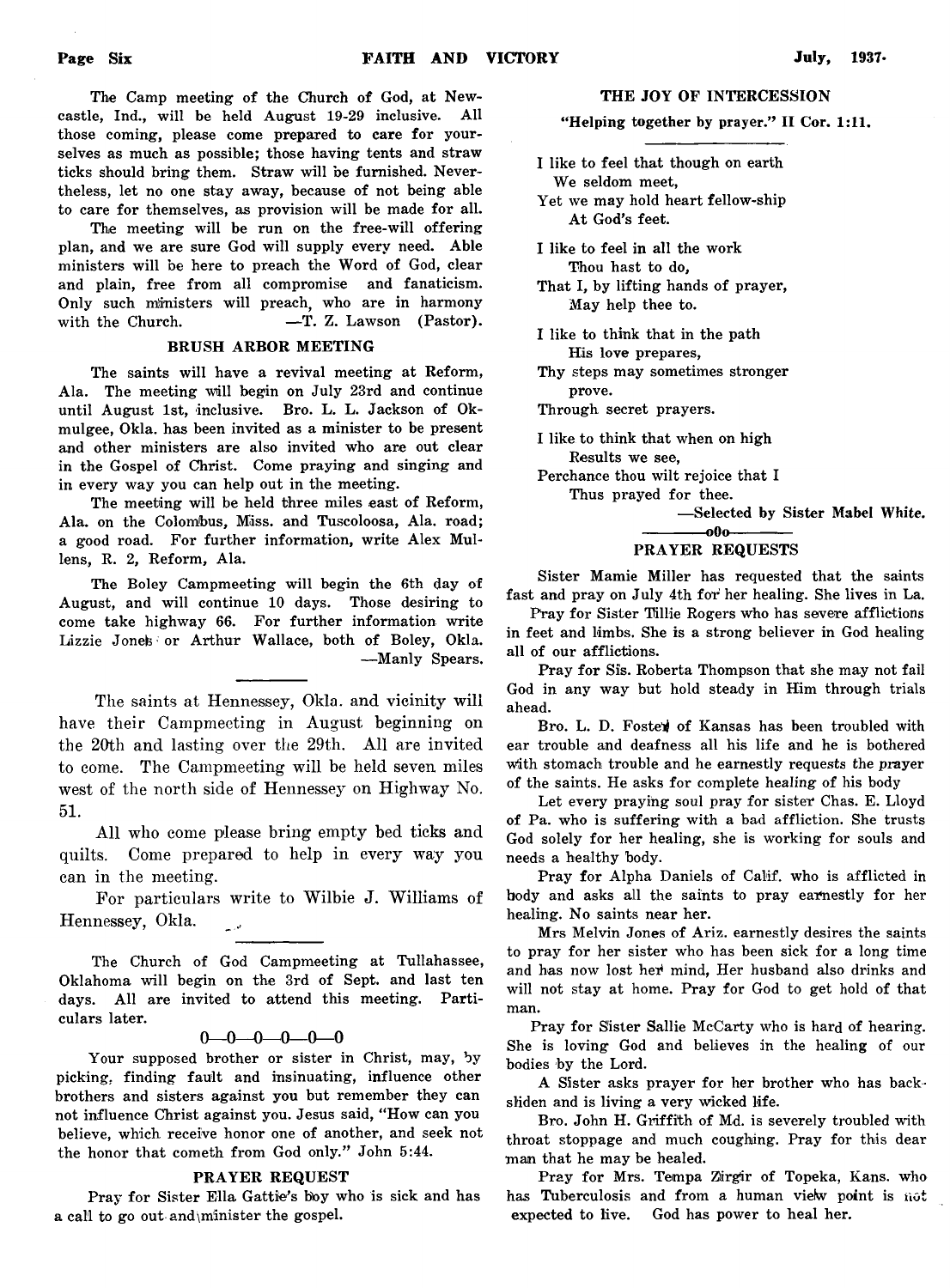#### Divine Healing

A few words of encouragement to the sick and afflicted. It is your privilege to be healed. " Jesus Christ the same yesterday, today and forever." Heb. 13:8, But some will say the saints have not the faith they used to have; it is true some have lost faith in every generation; but He is the same today and His word is settled in Heaven. He carried our sickness on the cross; " Himself took our infirmities and bore our sicknesses." Matt. 8:17, healing is for all that believe. " These signs shall follow them that believe." Mark, 16:17, "If thou canst believe, all things are possible to him that believeth." Mark, 9:23; "By whose stripes we were (are) healed." I Peter 2:24, but how may I come to him for healing? First "he that cometh to God must believe that he is; and that he is a rewarder of them that believe."

"Ask and it shall be given unto you, seek and ye shall find, knock, and it shall be opened unto you." Matt. 7:7. "If any be afflicted let him pray," James 5:13. If you can not get help by yourself, call for the elders of the church to pray and anoint you. And the prayer of faith shall save the sick and the Lord shall raise him up, James, 5:14,15. Jesus heals through those he sends.

What things soever ye desire, when ye pray, believe that ye receive them, Mark 11:24. To be healed you must have confidence in God and his word. And this is the confidence we have in him if we ask anything according to his will he heareth us and if we know he heareth us, we know we have the petition we desire of him. I John 5,14,15. So regardless of our feelings we may know we are healed by faith in God and his word. And again John said, " Beloved I wish above all things that thou mayest prosper and be in health, even as thy soul prospereth." John 3:2.

Dear afflicted saints of God be encouraged. God's words *holds out* healing for you and invites you to accept it by faith in the Lord Jesus Christ and his word which is settled in Heaven; hence all Heaven stands back of God's word. But some will say, "I have tried so hard to have faith for my healing and failed." That is like a man trying in his own strength to save himself. The more he tries the deeper in the quagmire of sin he sinks. Let me suggest a better way; the Bible way. Trust and obey for there is no other way. When you pray for your healing or send for some' one to pray for you, or anoint you, don't try to believe. Just believe,, then act like you believe. If you are sick and in bed when the word is obeyed, and the prayer of faith is prayed get out of bed in the name and strength of Jesus and expect healing: for that is what faith is anyway: hope and expectation. Mother if you was to tell your child that you would give it a nice present if it will obey you. You would not expect the child to cry and moan and say mother I'm trying to believe you. Would you? Well that is the way some treat Jesus. The way to have faith in God is to live so that he will have faith in us. But some will say if God would always heal, Then we would never die; "It is appointed unto man once to die." but no where in the Bible can we find where man has to be sick to die; many are the afflictions of righteous, but the Lord delivereth

him out of the them all. God bless this little message to the help of afflicted ones everywhere.

Yours in him.  $-$ G. E. Harmon.

0 0 0 0 0 0

Guthrie, Okla.— Dear saints in the one body:-Greetings in the name of our Lord Jesus. I thank God for his saving and keeping power. I praise Him for his blessings upon me from day to day. I truly love the Lord as He has been all in all to me since he saved me from all sin. I am born again and by his grace will sin no more.

The dear Lord is my Physician in time of sickness. I thank Him for he has healed me many times when I needed help, Praise His dear name. About two years ago I was so sick and was on my way to eternity. My son thought I had passed on, but God heard and answered prayer. Sister Harmon and Sister Pruitt came and prayed over me and the Lord made me well at once. There isn't anything impossible with our God. I love to follow in this narrow way for it is a holy and a clean way to travel. I am encouraged this morning to go all the way.

I ask your prayer.

#### — Sister Mary Roethler. 0 0 0 0 0 0

Guthrie, Okla.— Dear saints of God:— We have felt for some time that we should write in and tell of God's wonderful way of saving us and of his many times of healing us, especially our children, for which we truly praise and thank Him. Sammie, our little boy when eleven days old had bronchial pneumonia and it seemed to leave his throat weak. Any sudden change in the weather irritates his throat and causes him to cough and sometimes causes a high fever and a terrible breathing to set in. During the last one of these spells he was very sick. We didn't know whether he would live or not, but we put our trust in God and having been taught and believing God's word in James we called for Brother and Sister Pruitt, who are true and faithful and very much like our own mother and father to us. I truly thank God for such real true saints. So we prayed over him anointing with oil in Jesus precious name.

God healed him and he has been better ever since. He just has a different look and we can't say enough about God's goodness unto us. We have written this for Gods glory alone and if you have a disease that is stubborn, trust God. We have found as we keep on trusting God He never fails or forsakes us.

Your brother and sister in Jesus,

— Sam and Evelyn Taylor.

0 0 0 0 0 0

Guthrie, Okla.— Dear saints, greeting you all in the name of the dear Lord. I can still say I am saved, sanctified and kept by the power of God. I am still trusting the Lord for all my needs when sickness overtakes me the Lord is always ready to heal my body and drive away all afflictions, he is my all in all praise his name forever. I can truthfully say that the Lord has healed me many times. I remember when the Lord healed me of shortness of breath, long before I was in this pure light and gospel. Then in Okla. City four years ago He healdd me of an affliction instantly of four years standing and also just a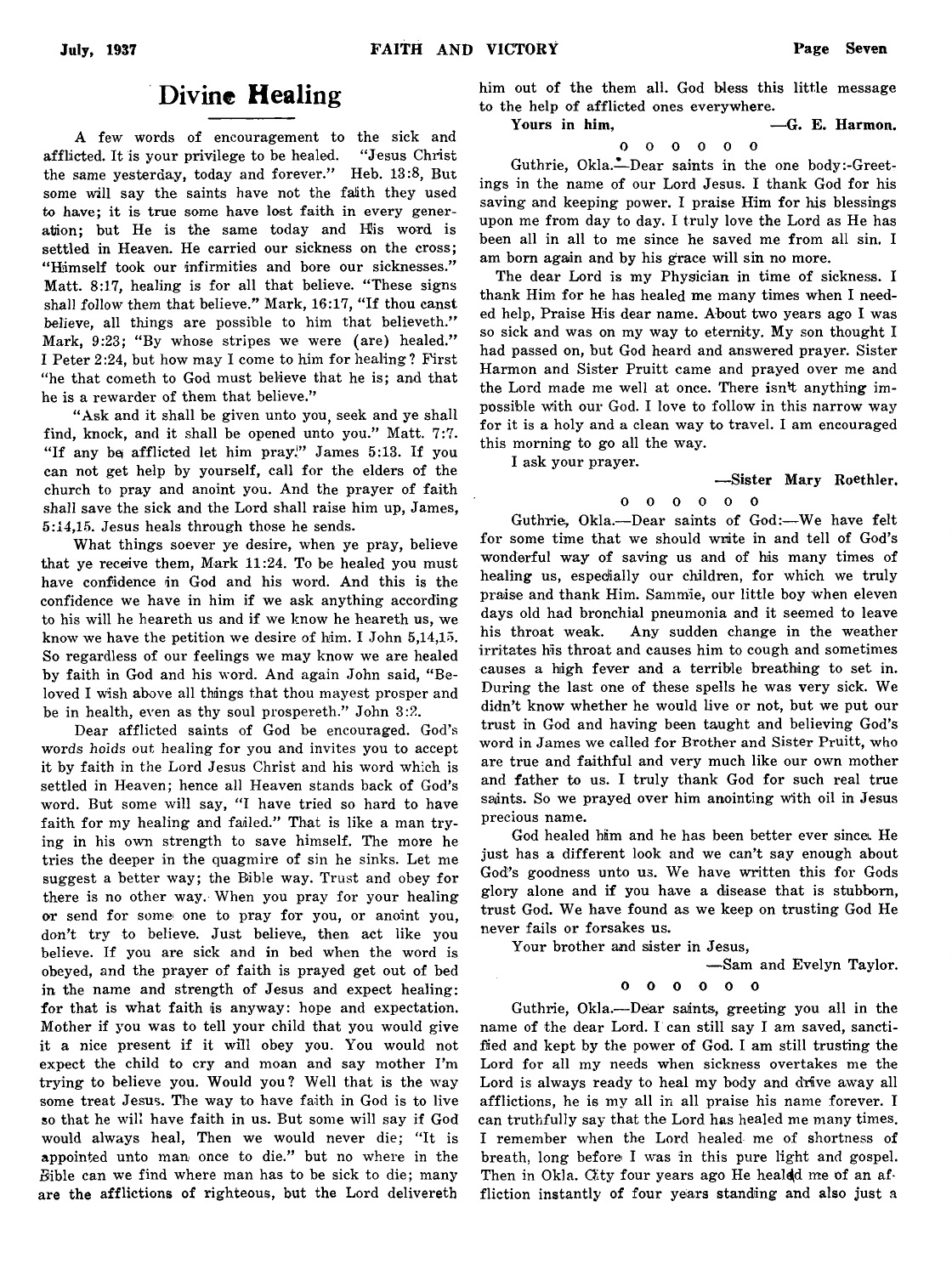few months ago he wonderfully healed me of an affliction in which I give him all the praise; bless his holy name for ever. In obedience to his word \* obey John 5:13-14. So dear reader the Lord will do for others just as he did for me. He tells us obedience is better than sacrifice. I desire the saints prayer that the Lord will restore my voice so I can sing and enjoy salvation this way. I know he is able to do all things, all power both in heaven and earth is in his hand. Praise his name forever. What he has done for me he will do for you and every one that will put their trust in our blessed Lord.

Your saved sister in the Lord,

#### — Matilda Perkins.

O O O O 0 O O 0 0 o Guthrie, Okla.— Dear saints and readers of Faith and Victory. I feel that it will be to the glory of God and maybe an encouragement to the saints for me to write my testimony through the little paper and tell how God has been blessing us. We just recently moved into a large apartment house among unsaved people and disbelievers. We have been telling them about the power of Jesus and how He is able to save us and heal our bodies when we are sick.

We also told them we had implicit faith in the Lord and were not afraid to trust him with our bodies when sick. Shortly afterwards I took sick and suffered great pain and agony. They asked me if they should call the Dr., but I refused and told them to call the saints. I was trusting in God for my healing. When the saints arrived I was still suffering great pain but after they anointed me and prayer was being offered, I felt the pain leave my body and the Lord instantly healed me before all who were present and caused some to believe in the power of Jesus. I feel stronger in body now than I have for two years and I truly give God all the praise for it.

So why should we doubt God when he has proved himself true to his word many times and his power we are sure is not limited. What God. has done for me he will do for you. Have faith in God,

Your sister in Christ,

#### — Mrs. Paul Wyatt.

Guthrie, Okla.— Greeting in Jesus name to all those that have been redeemed by the all atoning blood. We are thankful that we have a privilege to witness for our Lord and saviour. Those who are serving Satan are very bold to witness for their master both in word and in deed. Neither are we ashamed to witness for our Lord of manifold blessings. We are much impressed to make mention of the Lord's gracious dealings in regard to healing our baby boy Carrol. Winter before last he had scarlet fever. It was during an intense cold winter storm; He became very ill. Satan was present to persecute and try to discourage but our .faith wavered not and by an agreement of prayer he was made well. A few days later as he was learning to crawl, wife stepped out in the yard a few moments. While she was gone he somehow rolled over against the stove. It put him in a position that his hand was braced tight against the stove. When Bonnie returned to the house the palm of his hand was one large blister. When I returned from town a few moments later Bonnie was walking the floor crying and the baby was screaming. We knelt and prayed that the great God of Heaven would come to our rescue again. Immediately the child was relieved from suffering and was bothered but very little afterward. Today his hand is normal with only a very small scar. How compassionate and powerful is the God whom we serve.

A few months ago he taken sick again. We knew not what the disease was. He had high fever and could not keep a thing in his stomach for over a week. Without food with the high fever his surplus strength was soon gone. He was very sick and helpless. We did not send for a doctor as many suggested but trusted in the Lord.

One Sunday evening he was very bad. Although the saints had been very faithful in agreement with us yet he grew worse. We called Bro. Pruitt that he might come and anoint him as the Bible teaches us. He didn't improve much the remainder of the day but the next day Bro. Pruitt called me that he had dreamed of the baby and told us to be encouraged for he saw Him as a fat healthy baby and he improved rapidly from that hour.

While we thank the Lord most of all for salvation yet truly we do appreciate these temporal blessings. The good Lord has healed our bodies many times as we put our trust in him. He has also supplied our temporal needs in many ways past our expectations. We find him a present help in every time of need whether it be for the body, soul, or temporal need.

#### — Mr. and Mrs. O. C. Porter.

#### 0 0 0 0 0

Moss, Miss. — Dear B'ro. and Sister Pruitt: I received the anointed handkerchief which you sent. Sister Mc-Carty and Bro. Gregory applied it in the name of the dear Lord and prayed the prayer of faith for me. Praise the Lord He has heard that prayer and I am on the road to recovery. My troubles are disappearing and thank God I am looking away from the cross to the glitteringcrown.

Your saved sister on the altar. - Hattie Legg.

0 0 0 0 0 MUTUAL INTEREST CORRESPONDENCE

1 Deliver thyse'f, O zion, that dwelleth-

2 And we know that all things work together for good to them that love God—

3 Being born again, not of corruptible seed, but of incorruptible—

4 The fear of the Lord is the beginning of wisdom: A good understanding—

Search out the balance of the scripture, set it down on paper and write an explanation of the scriptures as you understand them. Send your explanation to Ed. Callan, Bend, Oregon, for correction, or confirmation. In this way we can search the scriptures and grow in grace and knowledge and glorify God. Enclose postage, for return of your corrected or confirmed paper.

Ask any questions you wish concerning the spiritual life. Come, let us reason together, write plain, and may God. bless you and me, in our sincere effort to help all who will inquire.  $\epsilon$  (  $\epsilon$  ).  $\mathcal{E} = \mathcal{E}_1$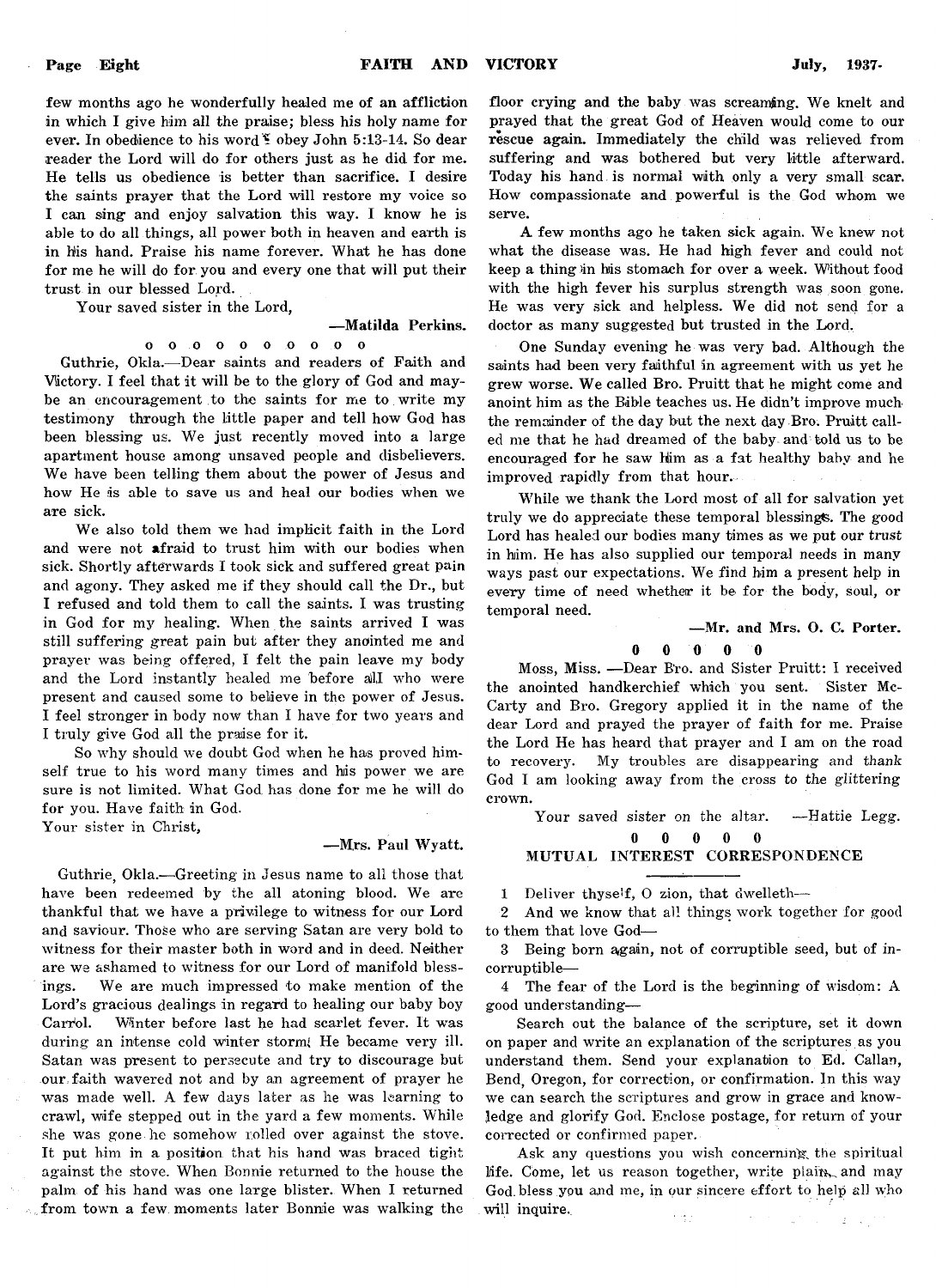

# « Young People's Section »

#### A PURE HEART

0 for a heart to praise my God, A heart from sin set free! A heart that always feels thy blood, So freely split for me.

A heart resigned, submissive, meek, My great redeemer's throne: Where only Christ is heard to speak Where Jesus reigns alone.

0 for a lowly, contrite heart, Believing, true, and clean Which neither life nor death can part From him that dwells within!

A heart in every thought renewed, And full of love divine; Perfect, and right and pure and good, A copy Lord of thine.

Thy nature, gracious Lord impare; Come quickly from above; Write thy new name upon my heart, Thy new, best name of love. — Charles Wesley

#### EDITORIALS

Faith is a gift of God, for He is the "author and finisher of our faith." Heb. 12:2. He inspires living faith and then completes it by sending the answer. Real faith cannot be worked up by human effort--it is a divine gift imparted to us through certain channels and on certain conditions. Rom. 10:17 says. "Faith cometh by hearing" the word of God, which also implies the practising of the word. In order for God to inspire and implant faith in the heart, the individual must be sincere and stable with a mind singled to please God. A double minded man is unstable in all of his ways and he can never recieve anything of the Lord. No matter how much one might say they have faith or how much they might pray, God cannot inspire living faith until the person is on believing grounds.

Then how can we arrive at the point where faith will operate? Jesus says, " If ye abide in me and my words abide in you, ye shall ask what ye will, and it shall be done unto you." If we abide in Him and walk in all the light of His word, this inspires confidence. Faith will not become active until we are doing all the known will of God. The Apostle James says, "Faith without works is dead, being alone." Faith, in order to be living, must be accompanied by works. What is the "works"? It is not doing what we think we ought to do to help ourselves, but doing what God says, whether by his written word or by His revealed will concerning us. For instance, when one seeks, the individual proves his faith to some extent by doing what Apostle James says, " If any sick among you, let him call for the elders of the church and let them pray over him, anointing him with oil, and the prayer of faith shall save the sick and the Lord shall raise him up."

There are several hinderances to reaching believing grounds. Walking back of light, unconfessed faults, selfishness, pride and lukewarmness are some of them. Living faith touches God. "A woman came to Jesus and tremblingly reached out her feeble hand and touched the. hem of His garment. He asked, 'who touched me?' It was not the finger-touch that he felt, but the faith-touch. Today we can touch Him by faith and by no other way. Though many angels may be thronging Him, yet the feeblest touch of faith will reach Him.

" You may be unnoticed and unknown. A little cabin on the mountain-side may be your home, but your feeblest cry of faith will reach the throne of God, and He will send angels to encamp round about you and deliver you Have faith in God. When all is dark around you, believe in him. Trust Him when you cannot trace, and believe when you cannot see."

—L. D. P.

#### -000-RESPONSIBILITY OF LIFE

We have only one life to live, only one. Think of this for a moment. Here we are in this world of time making the journey of life. Each day we are farther from the cradle and nearer the grave. Solemn thought. See the mighty concourse of human lives; hear their heavy tread in their onward march. Some are just beginning life's journey; some are midway up the hill, some have reached the top, and some are midway down the western slope. But where are we all going? Lasten, and you will hear but one answer—" Eternity." Beyond the fading, dying gleams of the sunset of life lies a boundless, endless ocean called Eternity. Thitherward you and I are daily traveling.

Time is like a great wheel going its round. On and on it goes. Some are stepping on and some are stepping off. But where are these latter stepping? Into eternity. See that old man with bent form, snow-white locks, and tottering steps. His has been a long, but he has made it at last. See the middle-aged. His round has not been so long, but he must step off. See the youth. He has been on only a little while, but he is broyght to the stepping-off place. He thought his round would be much longer. He supposed he was fairly getting started when that icy hand was laid upon him and the usher said, "Come, you have made your round, and you must go." The infant that gave its first faint cry this morning may utter its last feeble wail tonight. And thus they go. But where? Eternity.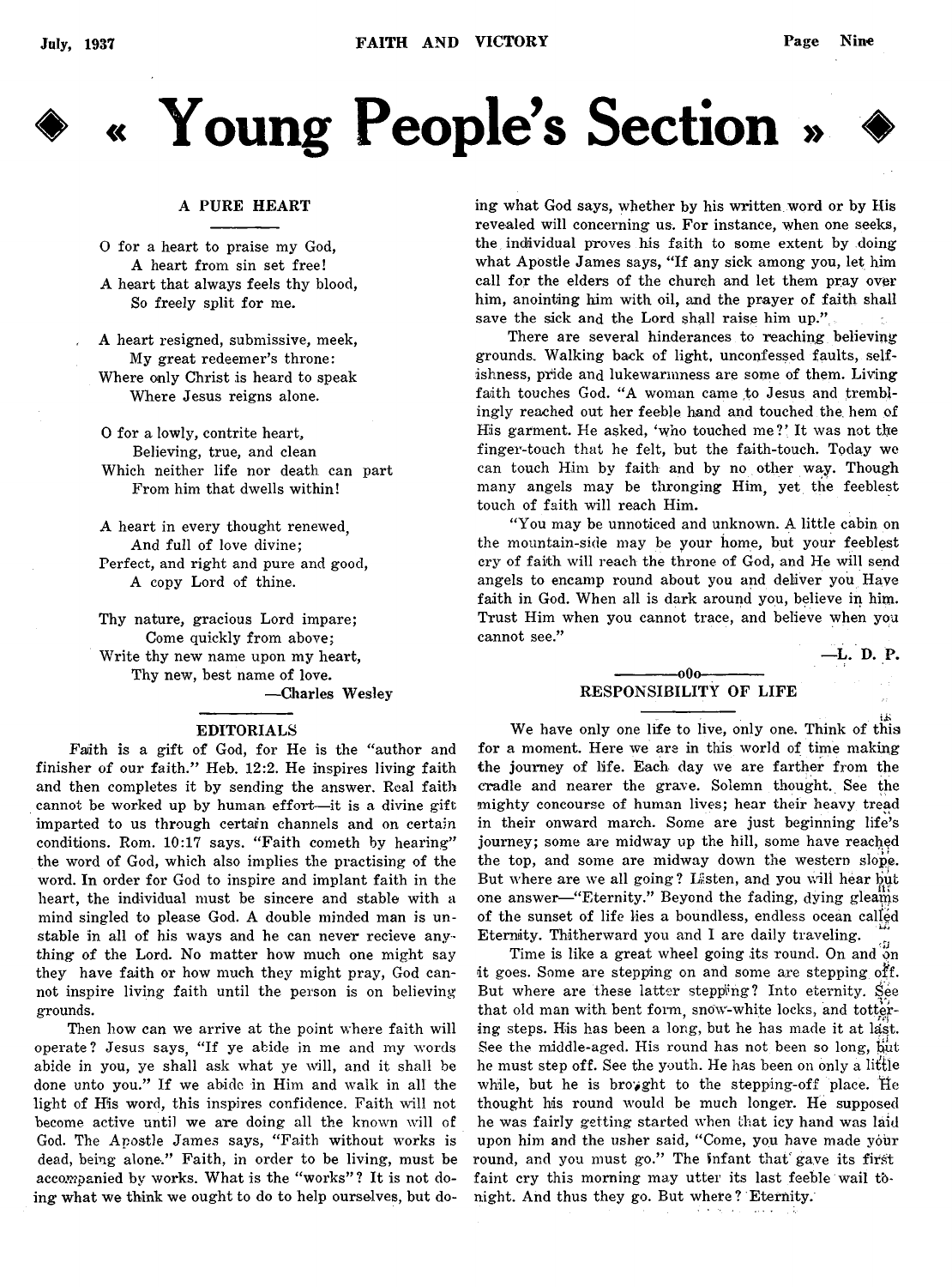If you were to start today and ask each person you met the question," Where are you going?" and, if possible, you were to travel the world over and ask each one of earth's inhabitants, there could be but one answer—"Eternity."

Only one life to live! Only one life, and then we must face vast, endless eternity. We shall pass along the pathway of life but once. Every step we take is a step that can never be taken again. With this fact in mind, who does not feel like calling upon the All-wise to direct his every step. If when we make a misstep we could go back and step it over, then there would not be such great necessity to step carefully. But we can never go back. We are leaving footprints. Just as our steps are, so will the footprints be which will tell the story of our life. If we had a score of lives to live, how to live this one would not be of such great moment. We should then have ninteen lives in which to correct the errors and sins in this one; but alas! we have but one. What, then, should we seek more earnestly than to know how to live?

We doubt not but there is in the heart of the reader a strong desire to live life as it should be lived. Thank God, you can. You desire your life to be like the fertile oasis, where the weary traveler refreshes himself. You have seen the rays of light lingering upon the hillside and treetop and gilding the fleecy cloud after the sun had gone down. You desire the beautiful rays of light from your life to linger long after your sun has gone down. You can have it that way. The deeds you do will live after you are gone. They are the footprints. Some one has said that we each day are here building the house we are going to occupy in eternity. If this be true, nothing should concern us so much as how to live. Some men are devoting their time and the power of their intellects to invention; some are studying statesmanship; some are studying the arts, others the sciences; but we have come to learn a little more about how to live. Many are thinking about how much they wish to die, but let us learn how to live. If we live well, we shall die well.

Since we have but one life to live and with it we must face eternity, I am sure there are many who want to make the most of life. There are many who want to be their best in life. This is not a play-ground, or a place to trifle with time. It is a place of work and effort, a place of purpose and earnestness, a place to do something. Life is not given us to squander away, but was given us to accomplish a puirpose in the mind; of the Creator. If we will set ourselves to live as we should, God will help us and no man can hinder us. We are purchasing treasures for eternity by making a proper use of time. To trifle away time is indeed to be the greatest of spendthrifts. If you squander a dollar, you may regain it; but a moment wasted can never be regained.

There is a great responsibility in life. It means much to live. The time was when you and I were not, now we are. We are, and there can never come a time when we shall not be. You and I shall always exist somehow, somewhere. One sweet thought to me is that I have time enough to do all that God intends for me to do, and-do it well. Then comes another thought—a thought that awes: the good that I do, the sum of my usefulness, will be less than it should be if I spend a moment of the time uselessly. God will give us all the time we need to accomplish all he purposes us to accomplish, but he does not give us one moment to trifle away.

— C. E. Orr.

#### $-00<sub>o</sub>$ MAN IN OPPOSITION TO GOD

Man may oppose man and get along fine, but when he steps up against God it isn't long until he will see that he is over matched. Let us take Herod for example. Because he saw that he had pleased man by killing James he went still farther, so far as to put Peter in prison to bring him before the people. It seems like God allowed him to succeed in the first undertaking. But for man to be sucessfui and prove out over God never happens. I say no. Peter being in prison was delivered by the hand of God which displeased Herod. Acts 12:19-24. When Herod sought Peter he didn't find him, not being succesful as at the first.

The king also made an oration. Now to show how man come out we read the 23rd verse, " And immediately the angel of the Lord smote him, because he gave not God the glory: and he was eaten of worms, and gave up the ghost." But listen on the other hand (Acts 12:24) "But the word of God grew and multiplied." Thank God!

Now I am going to try us on this just a little. Now the gifts and calling, beloved, are from God. He places us in the body as it pleases Himself. If we work against any that have the gift and calling, it makes no difference who we are, we work against God. And let us take warning that we be not smitten of the mighty hand of God. I want to say that we have no power to limit the liberty of God's servants, for to his own master he standeth or falleth. There is one thing God has given us power to *do;* that is to make men see what is the fellowship of the mystery.

" Study to shew thyself approved unto God, a workman that needeth not to be ashamed, rightly dividing the word of truth." I am happy to know that each one cf us must give account of himself to God. I am opposed to saints fighting. The Lord is opposed to the same thing, for God is not the author of confusion, but of peace as in all churches of the saints. " Great peace have they that love thy law, and nothing shall offend them." We as the servants of God by the plan of God through Jesus Christ, must be able to have patience enough to handle contention, without being contentious our selves. By that we can be Godly all the way in and under all conditions. Brother, when a matter comes up and I kick out of harness and you do the same, where is the likeness of God ? Some one at all times must be an example, so men can see the fellowship of the mystery.

Matt. 25:40, "And the king shall answer and say unto them, Verily I say unto you, Inasmuch as ye have done it unto one of the least of these my brethren, ye have done it unto me." (Christ) Let us watch and keep saved and not fight against the dear Lord.

Your saved brother **L. E. Gaines**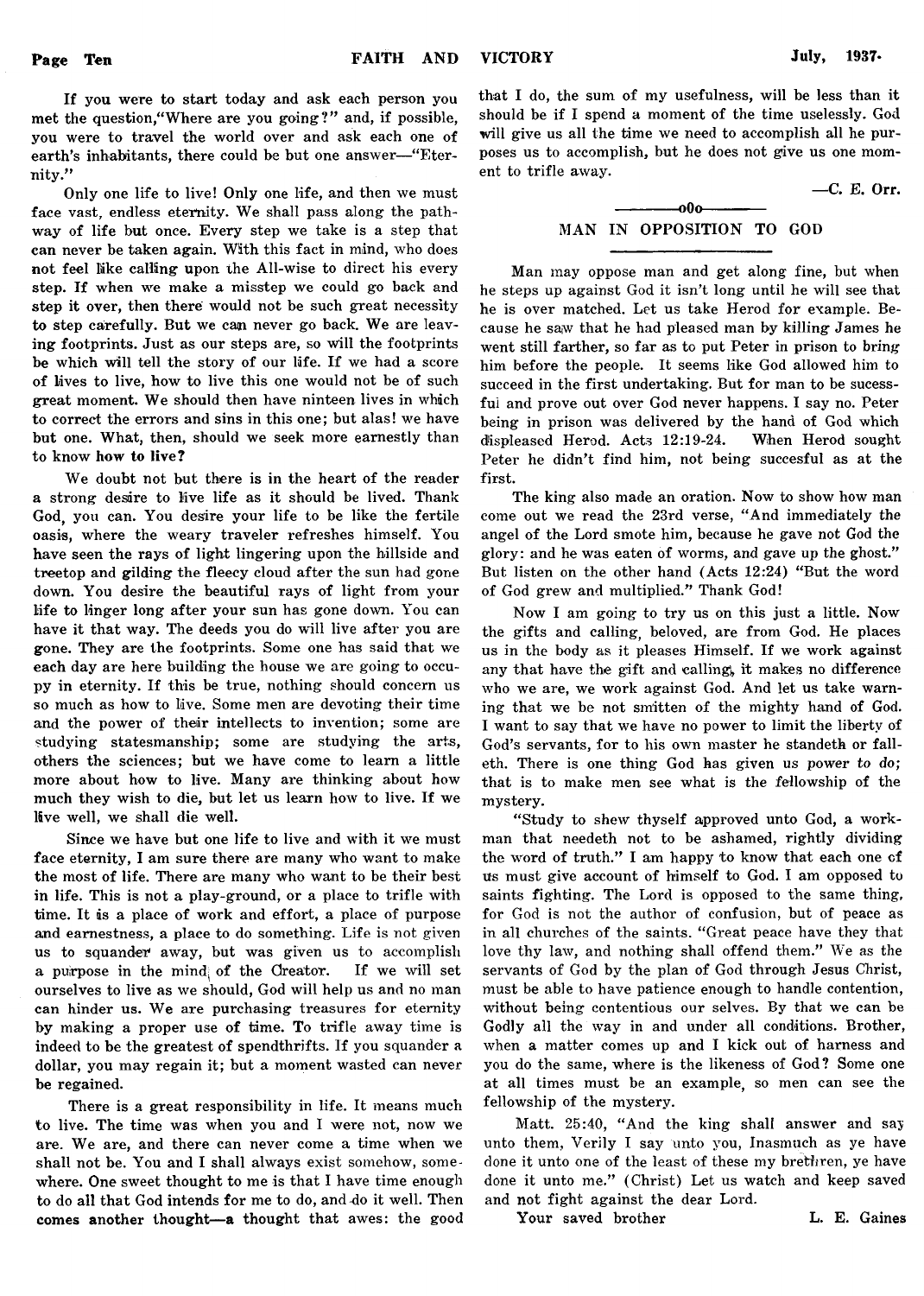Dear Brother Pruitt: We just received the tracts that you so generously gave and are still thanking GOD and rejoicing for the truths they contain. May GOD bless you much for your generosity and love for saints and sinners. How we do love thel truth and people who will proclaim it. This is exactly what my soul hungers for, and I love to see men who are really doers of the word as well as preachers of the word. I was saved, or horn into the Church of God under The Gospel Trumpets management and I thought I had found the zealous and peculiar people spoken of in the word, but alas, I find so many are leaning toward the world and compromise, such as Youth Camps, preacher factories and other wordly tnan made institutions that are not of God's plan at all, that I had became discouraged. But thank God for people like you and your associates who have come to the rescue of down hearted souls who yearn for the whole truth.

There are men who claim to know God that are hiring out as pastors and preach more "self" than they do Jesus Christ. And some of that same type preach more on finance than they do on salvation. May God give us preachers who won't preach anything but the gospel from the pulpit. In revivals, I notice so many preachers are very anxious to pass the collection plate like street fakirs, medicine shows and sectism do. Brother, this seems like charging the poor sinner for the hearing of the word, and it sounds rather odd too, after they preached on faith in God.

People who read much of the word expect preachers to be leaders and practice what they preach or in other words to be doers of the word in precept and example. There surely is need for a reformation to get back on the old standard of the church that Jesus built. For there are ministers in the reformation who do these things mentioned above. But thank the LORD there are a few yet that will not bow down to Baal or even an image of it, but will hold up God's standard with their whole heart, soul, mind and strength. Praise God for those who have a determination to carry on to the grave.

Pray for me and mine,

A brother in Christ, — Noel Castleberry.

#### -000-WHAT GOD HATH CHOSEN

Matt. 22-14. For many are called but few are chosen. We read in God's word that he is not willing that any should perish but that all should come to repentance. See ing then that God is not willing that any should perish, many people may wonder just why he is so particular about that which he chooses. What purpose does he have in choosing us, just why and for what purpose does he want us? Jesus said; Matt. 16:18, "Upon this rock I will build my church," and he says farther that "the gates of hell shall not prevail against it."

It is for this wonderful structure that he is choosing material. And since this building is to be a holy temple so the material that goes into it must be holy. Eph. 2— 19 *22.* "Now therefore ye are no more strangers and foreigners, but fellow citzens with the saints, and of the house

hold of God; and are built upon the foundation of the apostles and prophets, Jesus Christ himself being the chief cornerstone. In whom all the building fitly framed together groweth unto a holy temple in the Lord. In whom ye also (whom God hath chosen) are builded together an habitation of God thru the Spirit.

Yes, dear saints, God is very particular about this material which he is choosing for this holy temple (The church of God) for He is building for eternity. I Cor. 12:18 tells us that God himself sets the members every one of them in the body (or church) as it pleases him. I Peter 2-5; "Ye also as lively stones are built up a spiritual house, an holy priesthood, to offer up spiritual sacrifices acceptable to God by Jesus Christ." And the ninth verse; " But ye are a chosen generation, a royal priesthood, an holy nation, a peculiar people; that ye should shew forth the praises of him who hath called you out of darkness into his marvelous light."

In the 21st chapter of Revelation the writer speaks of this building as the bride; the Lamb's wife, also as that great city, the holy Jerusalem. He also says that the street of the city was pure gold and the gates were of pearls and the walls were of jasper and garnished with all manner of precious stones. And God says of those whom he hath chosen, "And they shall be mine, saith the Lord of hosts in that day, when I make up my jewels." These jewels will no doubt be used to adorn the city of God. Heaven itself and God's holy people are inseparable. Now we can begin to see why God is so careful and cautious about the material he chooses for this beautiful holy city. The Trinity is holy, the angels are holy and Heaven is holy . And there is no question about it, we must be holy if we are to be a part of it. Many are called but few are willing to pay the price of going thru God's refining process that burns out all the dross (worldliness) and makes us pure gold and precious stones. If God chooses us we must be willing to go into his crucible to be refined. God says, "I have choosen you in a furnace of affliction, Malachi 3:2 He (Jesus and his shed blood) is like a refiner's fire and like fuller's soap. Heb. 13:12-14, " Wherefore Jesus also that he might sanctify the people with his own blood, suffered without the gate. Let us go forth therefore, unto him with out the camp bearing his reproach. For here we have no continuing city, but we seek one to come."

Only those whom God hath chosen will dare to go all the way with Jesus. Oh, how few are really willing to forsake all and take up their cross and follow the lowly Nazarene thru the garden, thru the judgment and on to Calvary. Paul said, "They that are Christ's (or his chosen ones) have crucified the flesh, with the affections and lusts."

In Eph. the 5th chapter we are taught that His church is a sanctified church with out spot or wrinkle or any such thing and that she is holy and without blemish.

Dear saints, let us assuredly know that God is carefully choosing the material for this beautiful structure which he is building for eternity. Before he laid the foundation for this old earth God purposed that we (his chosen ones) should be "holy and without blame before him in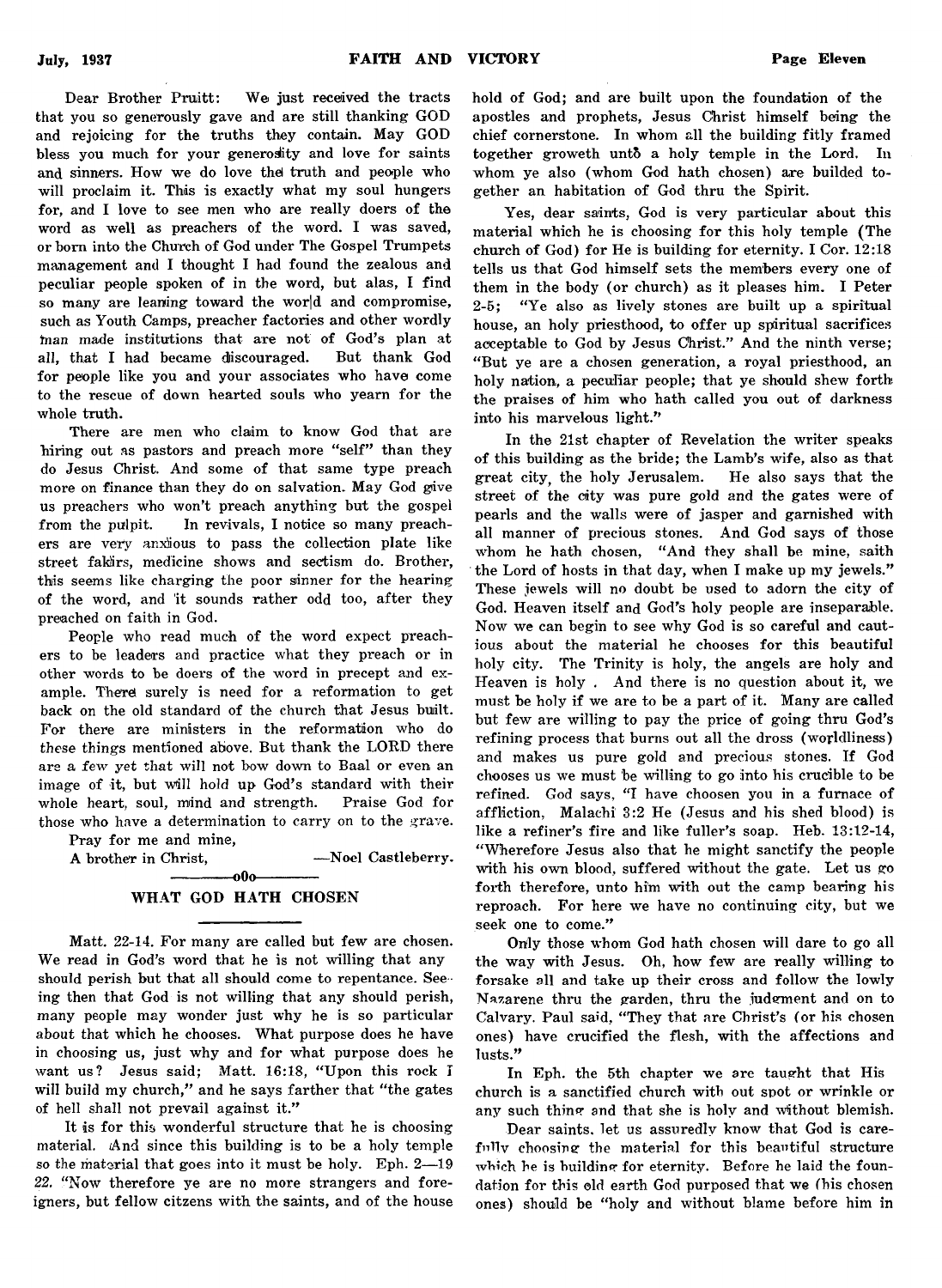love." Eph. 1:3,4. And I am fully persuaded that he has never changed his mind about it one particle up to this present time, and he never will.

In Deut. 7:6,7 God says, "For thou art a holy people unto the Lord thy God: the Lord thy God hath chosen thee to be a special people unto himself." And he said he did not choose them because they were more in number. "for ye were the fewest of all people."

Isa. 3,5. " And an highway shall be there and a way and it shall be called; The way of holliness and the unclean shall not pass over it." Isa. 52:1. " Awake, awake: put on thy strength, 0 Zion; put on thy beautiful garments, 0 Jerusalem, the holy city; for hence forth there shall no more come into thee the uneircumsized and the unclean."

If we plan to go to heaven we had just as well make up our minds to be holy (for God only chooses those who will be made holy) for "without holiness no man shall see the Lord," so says God's holy word in Heb. 12:14. Jesus said. "I have chosen you and ordained you;" and he also said, "I have chosen you out of the world." And John says, "Therefore the world knoweth us not, because it knew him not." But it seems to me there are many profess to be Christians who are too well acquainted with the world. God is looking the whole universe over for material for his building of which Jesus said he gates of hell shall not prevail against it. Dear reader, if you have not all ready yielded yourself to God to be one of his chosen ones, won't you right now yield your self to him to take you thru the fire that you may be made pure gold or a bright jewel for the celestial city? Will you give up foreever, count all things but loss, To gain this great Treasure and die at the cross ?

Your humble servant in the body of Christ,

— George W. Stephenson.

#### $-00$ o-TALENTS

" For the kingdom of heaven is as a man traveling into a far country, who called his servants, and delivered unto them his goods, and unto one he gave five talents, to another two, and unto another one; to every man according to his several ability, and straightway took his journey. Then he that had received the five talents went and traded with the same, and made them other five talents, and likewise he that had received two, he also gained another two, but he that had received one went and digged in the earth and hid his lord's money." Matt. 25:14-18.

There is a certain amount of responsibility resting upon each of the servants of God. None are excused from exercising themselves in one capacity or another for the advancement of the kingdom of God.

The above parable was given to show that the Lord does not want us to be idlers, but to be up and doing. The Lord Himself knows in what sphere each one can render the most beneficial service, and He has given to each one a talent, or talents according as their ability may be to work in the place He has for them, for God has placed the members in the body as it hath pleased Him, and each one is to render service, not as unto man,

but as unto God. For He it is that shall reward "every man" in the reckoning day. Therefore, we should be the more faithful for He is faithful that promised.

It is natural for one to feel embarrassed at times when in company with those who are more talented than themselves, and at such times, may be tempted to do nothing, or in other words, to bury their talent in the earth. At such times one should be careful not to yield to the enemy, but to be attentive to the voice of God, and do as He bids them. For the Word of the Lord by the mouth of the prophet has said, " Woe unto them that are at ease in Zion." Now this does not mean one should be fluttering around and doing something just to busy themselves, or to be fighting the air so to speak. But whatever it be all should be done to the glory of God. " Having then gifts differing according to the grace that is given to us, whether prophecy let us prophesy according to the proportion of faith; or ministry, let us wait on our ministering, or he that teacheth, on teaching, or he that exhorteth on exhortation: he that giveth let him do it with simplicity; he that ruleth with diligence; he that sheweth mercy with cheerfulness. Let love be without dissimulation; abhor that which is evil; cleave to that which is good." Rom. 12:6-9.

It is obvious that all who will proceed along these lines, when the Lord shall come again, will hear the blessed "well done, thou good and faith servant, thou hast been faithful in a few things. I will make thee ruler over many. Enter thou into the joys of thy Lord." But what about the fearful, negligent, and slouthful? It will not be so well with them but the sad denunciation will fall upon their ears, "Depart from me, I know you not."

Now there is one sense wherein we are all blessed with the same talent, and that is with the power to live the Christ-like life, and to be a witness for Him. The living of the saved life includes everything for us in this life concerning the work that God would have us to do, and it comes to each one just one day at a time. May the Lord encourage every one; and especially those who are inclined to be timid or negligent, to stir up the gift that is in them, so that at the close of life's day they can say, "I have finished the work thou gavest me to do." —Ulysses Phillips,

> $\alpha$ ooooo

Fallis Okla.— To the true saints and readers of Faith and Victory: For sometime I have had the leading of the Lord to write a field report from this part of the vineyard, also to give my testimony that the dear saints may know how we are gettng along. We are yet saved and are more encouraged this year than ever to stay with the Lord regardless of the cost. We are working very hard to get the people together. We feel the strength of your prayers. They are coming together and are Willing to take their stand for the whole truth.

The Lord is blessing us with the healing of our body and soul. I was stung by a centiped and was healed in five hours. The pain was gone in two minutes and in five hours the swelling was about all gone. My son Isaac has two little girls; one will be three years old in October;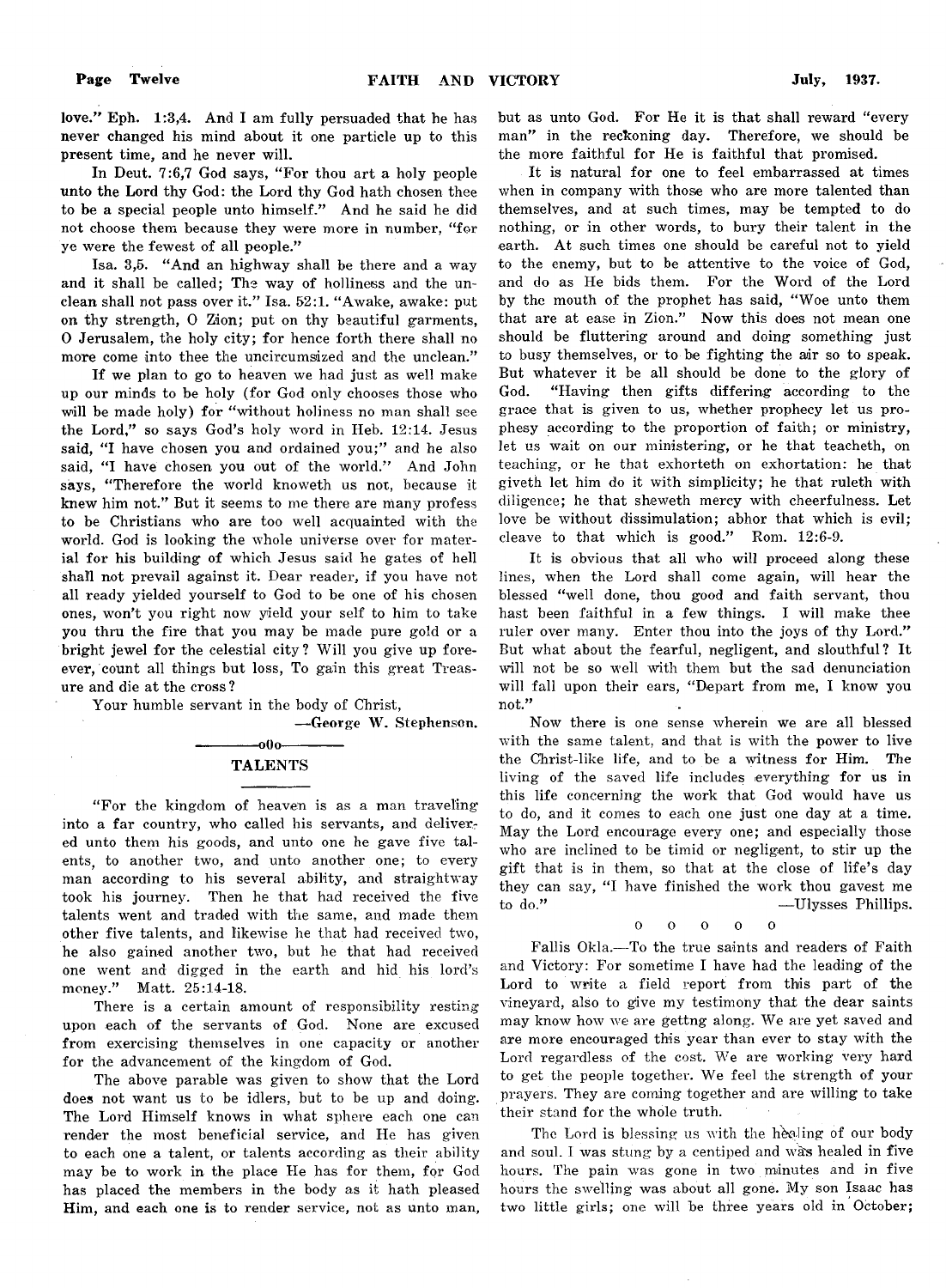the other is about eight months old. A boy was throwing a ball and struck the baby on the head. The baby which had been asleep, screamed. Before I could get to the baby the girl that had the baby said the boy struck the ball with a bat and \_t struck the baby on top of the head. I was very much worried until the little girl two years old, the sister to the baby, said, "Grandma will pray." She said, "Lets sing a song and praise God." Then I put the baby on the bed and began to pray. The two year old child said, "Yes, Lord, Amen,— Lord: And the Lord healed the child at once. We were called to pray for two sick sisters, and they were healed.

Just keep praying, the Lord is working wonderfully out here. Souls are getting saved. Isaac baptized his first convert the fourth Sunday in May. I have more to tell, but I will close now saying pray much for us and come when you can.

Your sister, still saved and sanctified,

— Ellen Chandler.

#### 0 0 o o o

Russellville Ala.— Dear saints of God greetings in Jesus precious name,. I am so glad I can say that God has saved and sanctfied and filled me with the holy spirit over seven years ago and I have never gotten tired of the way yet, I just want to live closer that my life might be an example to this lost and dying world. My greatest desire is to be guided by his spirit and bring my little girl up to be a great worker for my Lord.

I just want to say a few words to the ones that are living for God and are having trouble in their home. If you will only hold to God's hand he will carry you through. Our cross may be heavy but he will help us bear it, bless his same. My home has been broken up six years but I am still holding to God. I mean to go through for some day our troubles will be over. I am sending 25 cents to renew my subscription. I dearly love this little paper. I have read my *Bible* daily since last October. Pray for me that God will give me understanding of his word, that I might stay humble at the foot of the cross and do and say just what he would have me to. May God bless and save every lost soul is my prayer.

A sister in Christ Jesus, — Emma Logan,

ooooo  $\Omega$ 

Orienta, Okla.— To the.dear saints everywhere: may Jesus bless you. Jesus loves me and I love him. Tho in a time of trouble, we live in. But Daniel 12:1 says, " And at that time shall Michael stand up, the great prince which standeth for the children of thy people: and there shall be a time of trouble, such as never was since there was a nation even to that same time: and that time thy people shall be found, written in the book."

So it is the desire of my heart to be faithful and pleasing to him that is able to deliver us out of the hands of our enemies and serve him without fear in holiness and righteousness *aM* the days of my life.

Beloved, I want to see Jesus face to face, he has and is doing so much for me. I desire the saints prayer for my body, it is in a weak condition, yet I know Jesus is able

?bur sister in Christ, — Mrs. Eva Penner.

#### WILL A MAN ROB GOD?

This question was asked to backsliden Israel, then it was told them that the whole nation had robbed God in tithes and offerings. What a charge against mankind of robbing the very God who made them and gave them all things to enjoy life, food, raiment, water, sun shine, rain and a nice world to live in; then that he would rob God of what he owed him.

As Israel robbed God then so many are robbing God today of tithes, offerngs, time, talent, of praise and thanksgiving and a life of usefulness. We owe God our life, talent, time and all, we are his own but we are not our own. When we fail to give God of our means or our time we rob Him. God must have first place in our heart and life, he will not be last. So many wait till their needs are all supplied first then if there is any left God gets the fragments. Shame on people who will do that. Give God his share then we will always have enough for our needs.

Some will give God the pennies and the little potatoes, usually specked, also the rotten specked apples, the nubbins of corn, the crippled chicken, the blind calf, and the runt When they give to the preacher or the widow, they are thinking that is right, but Jesus said, "Inasmucn as ve do it to one of these little ones ye do it unto me." When we give such to others we give it to Jesus and rob God of the best. Such offerings will not be accepted of God, read Lev. 22:20, Deut. 17:1 and 15:21.

God must have the best. Oh, it is so easy to rob God in this manner. We serve God as we serve each other, when we rob each other by giving the refuse; we rob God. God does not need any money, potatoes, apples, hogs or food but many of his children do. Let us not rob God by the holding of our means. Don't look in the meal barrel or larder or worn clothes and empty coal bin, if you do you might rob God. — £Teo Murray.

We are inviting our readers to get yearly subscriptions for the Faith and Victory paper and will give you 25 percent commission for all subscriptions sent in at the regular price of 25 cents per year. By receiving a little commission you can afford to spend a lot of the Lord's time in this work and be doing good.

If you want to pay for the subscriptions yourself you can have the same commission.



Order Lesson Picture Rolls and Cards for Primary Class from Bro. 0. C. Porter, 402 S. Second St., Guthrie, Oklahoma. The Sunday School Lessons for the other classes are in the Faith and Victory paper.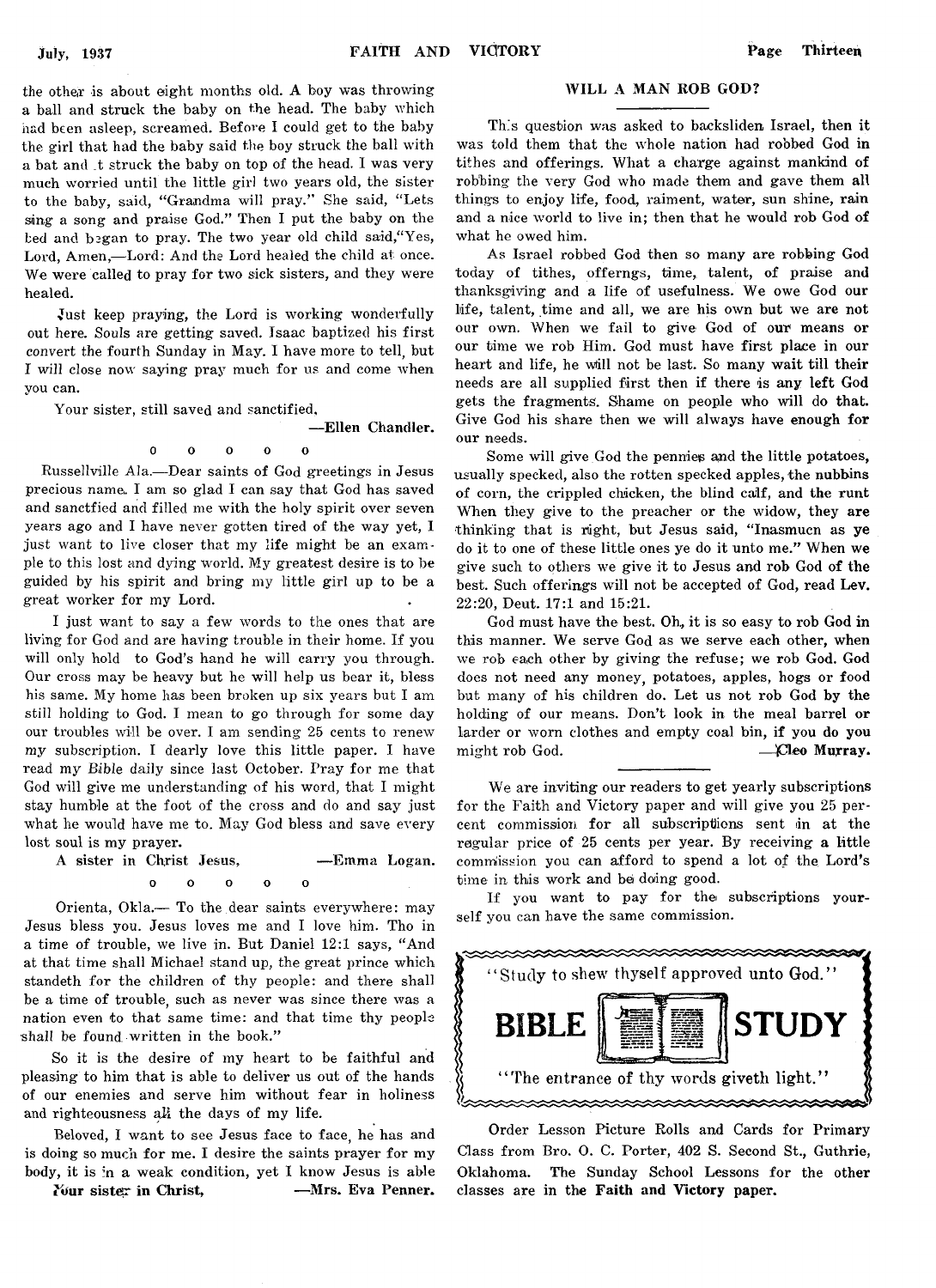#### Sunday, July 4, 1937.

GOD HEARS A PEOPLE'S CRY.

Daily Readings And Meditation

#### June 28, to July 3k

- M. A people oppressed. Exod. 1:6-14.
- T. A cry of distress. Psalms 94:1-14.
- W. A prayer in affliction. Psalms 142:1-7.

T. God hears a people's cry. Exod. 2:23-25;

- F. The bondage of sin. Rom. 6:15-23.
- S. A prayer of trust. Psalms 3:1-8.

Printed Portion................................Exodus 1:6-14; 2:23-25.

Exodus 1:6 And Joseph died and all his brethren, and all that generaton.

7 And the children of Israel were fruitful, and increased abundantly, and multiplied, and waxed exceeding mighty and the land was filled with them.

8 Now there arose up a new king over Egypt, which knew not Joseph.

9 And he said unto his people, Behold, the people of the children of Israel are more and mightier than we:

(multiply, and it come to pass, that,when there falleth out 10 Come on, let us deal wisely with them; lest they any war, they join also unto our enemies, and fight against us, and so get them up out of the land.

11 Therefore they did set over them taskmasters to afflict them with their burdens; And they built for Pharaoh treasure cities, Pithom and Raamses.

12 But the more they afflicted them, the more they multiplied and grew. And they were grieved because of the children of Israel.

13 And the Egyptians made the children of Israel to serve with rigour:

14 And they made their lives bitter with hard bondage. in morter, and in brick, and in all manner of service in the field: all their service, wherein they made them serve was with rigour.

Exodus 2:23 And it cam to pass in process of time, that the king of Egypt died: and the children of Israel sighed by reason of the bondage, and they cried, and their cry came up unto God by reason of the bondage.

24 And God heard their groaning, and God remembered his covenant with Abraham, Isaac, and with Jacob.

25 And God looked upon the children of Israel, and God had respect unto them.

Memory Verse: And it shall come to pass, that before they call, I will answer; and while they are yet speaking, I will hear.

Practical Truth— God is not indifferent to the sufferings of men.

#### COMMENTS AND APPLICATION

In our lesson this week we are no longer studyng about the "Seventy souls" that came down into Egypt but these families of Jacob have become a multidude. God promised Abraham that his descendants would be many and that a blessing was to come to mankind. The former part of this promise was being fulfilled but the latter part was to

be fulfilled later. While the Egyptian taskmasters did all they could to hinder the progress of the children of Israel yet they increased in number from ajbout 70 to about 600,- OOQ. When God works who can hinder or when God is for us who can be against us? By the Lord's help we shall continue to accept Him as our keeper and guide.

The cry of the distressed. Why shouldn't people in a far country, under the bondage of taskmasters cry for deliv erance. Slavery and Bondage are words with far reaching meaning. If we were laboring under the lash of hard hearted taskmasters in a hot climate with no hope of pay we would be able to realize what these words mean.

While these conditions are not fastened upon the physical part of man in this country yet words cannot picture the terrible spiritual condition of multitudes in our country today. Pharaoh is typical of Satan and Egypt in a type of sin. How good it is when we hear those that are in sin cry out to God for deliverance. Souls that are bound under sinful habit may turn unto God, ask for deliverance and find that the blood of Jesus can make the vilest sinner clean. As we take a survey of our past life in sin and remember how we were serving Satan, how we were helplessly doing his biddings; our hearts are made to rejoice at the thought that we have been set free. Salvation is a complete work. It means complete deliverance from sin.

Most all will agree that whosoever the son make free is free indeed, yet they continue to bow unto Satan acknowledging that they sin in word, thought and deed testifying to the world that Jesus cannot deliver them Our conception of Jesus is that He is all powerful; not only forgiving our sins but cleansing our hearts of that Adamic nature and helping us to live a life free from sin and condemnation. One who farms is a farmer. One who sins is a sinner. Do you think sinners will be in heaven?

#### Sunday, July 11, 1937.

#### GOD PROVIDES A LEADER

#### Daily Readings And Meditation

July 5, to July 10.

- $M<sub>1</sub>$  God saves a life. Exod. 2:1-10.
- T. God provides a leader. Exod. 3:1— 12.
- W. Accepting a task. Heb. 11:23-27.
- T. God calls Joshua. Joshua. 1:1— 9.
- F. God calls Gideon. Judges 6:11-18.
- S. God calls Paul. Acts 9:10-19

#### Printed Portion............................................... Exodus 3:1— 12.

Exodus 3:1 Now Moses kept the flock of Jethro his father in law, the priest of Midian: and he led the flock to the backside of the desert, and came to the mountain of God, even to Horeb.

2 And the angel of the Lord appeared unto him in a flame of fire out cf the midst of a bush: and he looked, and, behold, the bush burned with fire, and the bush was not consumed.

3 And Moses said, I will now turn aside, and see this great sight, why the bush is not burnt.

4 And when the Lord saw that he turned aside to see, God called unto him out of the midst of the brush, and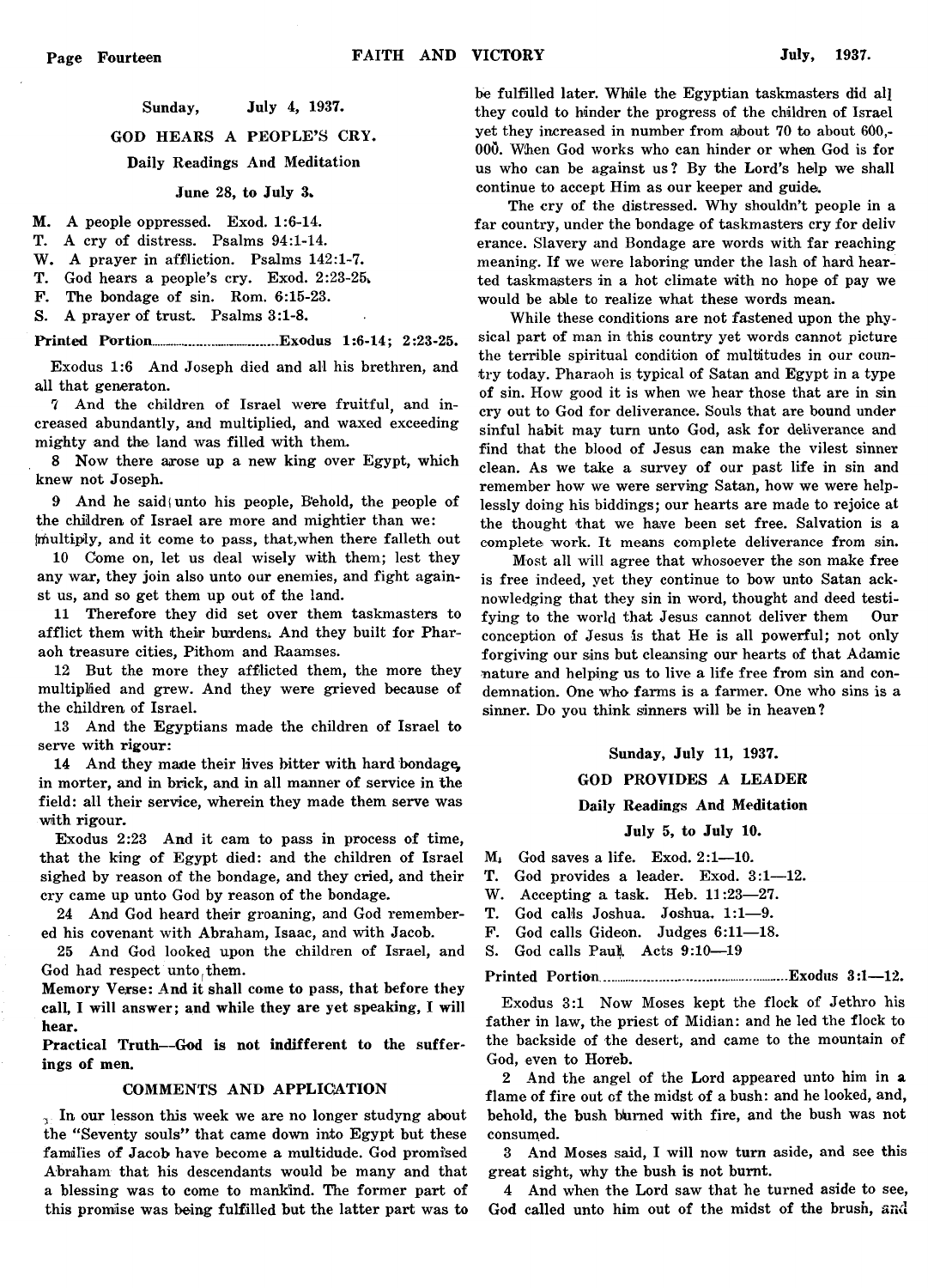said, Moses, Moses. And he said, Here am I.

5 And he said, Draw not nigh hither: put off thy shoes from off thy feet, for the place whereon thou standest is holy ground.

6 Morever he said, I am the God of thy father, the God of Abraham, the God of Isaac, and the God of Jacob. And Moses hid his face; for he was afraid to look upon God.

7 And the Lord said, I have surely seen the affliction of my people which are in Egypt, and have heard their cry by reason of their taskmasters; for I know their sorrows;

8 And I am come down to deliver them out of the Egyptians, and to bring them up out of that land unto a good land and a large, unto a land flowing with milk and honey; unto the place of the Canaanites, and the Hittites, and the Amorites, and the Perizzites, and the Hivites, and the Jebusites.

9 Now therefore, behold, the cry of the children of Israel is come unto me: and I have also seen the oppression wherewith the Egyptians oppress them.

10 Come now therefore, and I will send thee unto Pharaoh, that thou mayest bring forth my people the children of Israel out of Egypt.

11 And Moses said unto God, Who am I, that I should go unto Pharaoh, and that I should bring forth the children of Israel out of Egypt

12 And he said, Certainly I will be with thee; and this shall be a token unto thee, that I have sent thee: When thou hast brought forth the people out of Egypt, ye shall serve God upon this mountain.

Memory Verse: And the angel of the LORD appeared unto him in a flame of fire out of the midst of a bush: and he looked, and, behold, the bush burned with fire, and the bush was not consumed.

Practical Truth—A call of God carries with it both responsibility and opportunity.

#### COMMENTS AND APPLICATION

Recount the chief facts concerning the infancy and early training of Moses. God can prepare men for the task he wishes them to perform. Moses was instructed in all the Wisdom of the Egyptians yet he failed to accomplish anything in delivering his people, but after the Lord gave instruction he was able to lead his people from captivity, definite and plain. We need not be called in the same way but our calling should be definite and we can be certain of our calling .

Many speak of our old age as our declining years but young or old our declining years come when we fail to fill the humble place God has for us.

Many fail to feel the seriousness of our life's calling. Our success and usefulness depends very much upon this one thing. Some think that the preacher is the one to be sure of his calling but every one in the body has their place and should be assured of their callng even as the minister.

Note the attituace of Moses in regard to the people. He was not a Lor'd over God's heritage but only one of the number. Is now this an example for our leaders to day? Does the dofflar or honor from man have anything to do

We notice that when God called Moses the call was

with mans calling today? Application: know our place in the body— be at our best at all times.

How much reading matter would it be if we should write out on paper our calling and the specific things that we have done today or even the last week.

Sunday, July 18, 1937

#### GOD ENCOURAGES A LEADER

#### Daily Readings And Meditation

#### July 12— 17.

M. The call of Moses. Exod 3:13-17.

T. Moses encouraged. Exod 4:1-9.

W. God's promise of help. Exod. 4:10-17.

T. God's presence promised. Acts 18:5-11.

F. God's promise in Victory. John 16:25-33.

S. Fearless trust in God. Psalms 27:7-14.

Prnted Portion...........................Exodus 3:13-16,4:10-16,5:1.

Exodus 3:13 And, Mbses said unto God, Behold, when I come unto the children of Israel, and shall say unto them, The God of your fathers hath sent me unto you; and they shall say to me, What is his name? what shall I say unto them ?

14 And God said unto Moses, I AM THAT I AM: and he said, Thus shalt thou say unto the children of Israel, I AM hath sent me unto you.

15 And God said moreover unto Moses, Thus shalt thou say unto the children of Israel, The Lord God of your fathers, the God of Abraham, the God of Isaac, and the God of Jacob, hath sent me unto you: this is my name forever, and this is my memorial unto all generations.

16 Go, and gather the elders of Israel together, and say unto them, The Lord God of your fathers, the God of Abraham, of Isaac, and of Jacob, appeared unto me, saying I have surely visited you, and seen that which is done to you in Egypt:

Exodus 4:10 And Moses said unto the LORD, O my LORD, I am not eloquent, neither heretofore, nor since thou hast spoken unto thy servant: but I am slow of speech, and of a slow tounge.

11 And the LORD said unto him, Who hath made man's mouth? or who maketh the dumb, or deaf, or the seeing, or the blind ? have not I the LORD ?

12 Now therefore go, and I will be with thy mouth, and teach thee what thou shalt say.

13 And he said, O my LORD, send, I pray thee, by the hand of him whom thou wilt send.

14 And the anger of the LORD was kindled against Moses, and he said, Is not Aaron the Levite thy brother? I know that he can speak well. And also, behold, he cometh forth to meet thee: and when he seeth thee, he will be glad in his heart.

15 And thou shalt speak unto him, and put words in his mouth: and I will be with thy mouth and with his mouth, and will teach you what ye shall do.

16 And he shall be thy spokesman unto the people: and he shall be, even he shall to thee instead of a mouth, and thou shalt be to him instead of Godj.

Exodus 5:1 And afterward Moses and Aaron went in, and told Pharaoh, Thus saith the LORD God of Israel, Let thy people go, that they may hold a feast unto me in